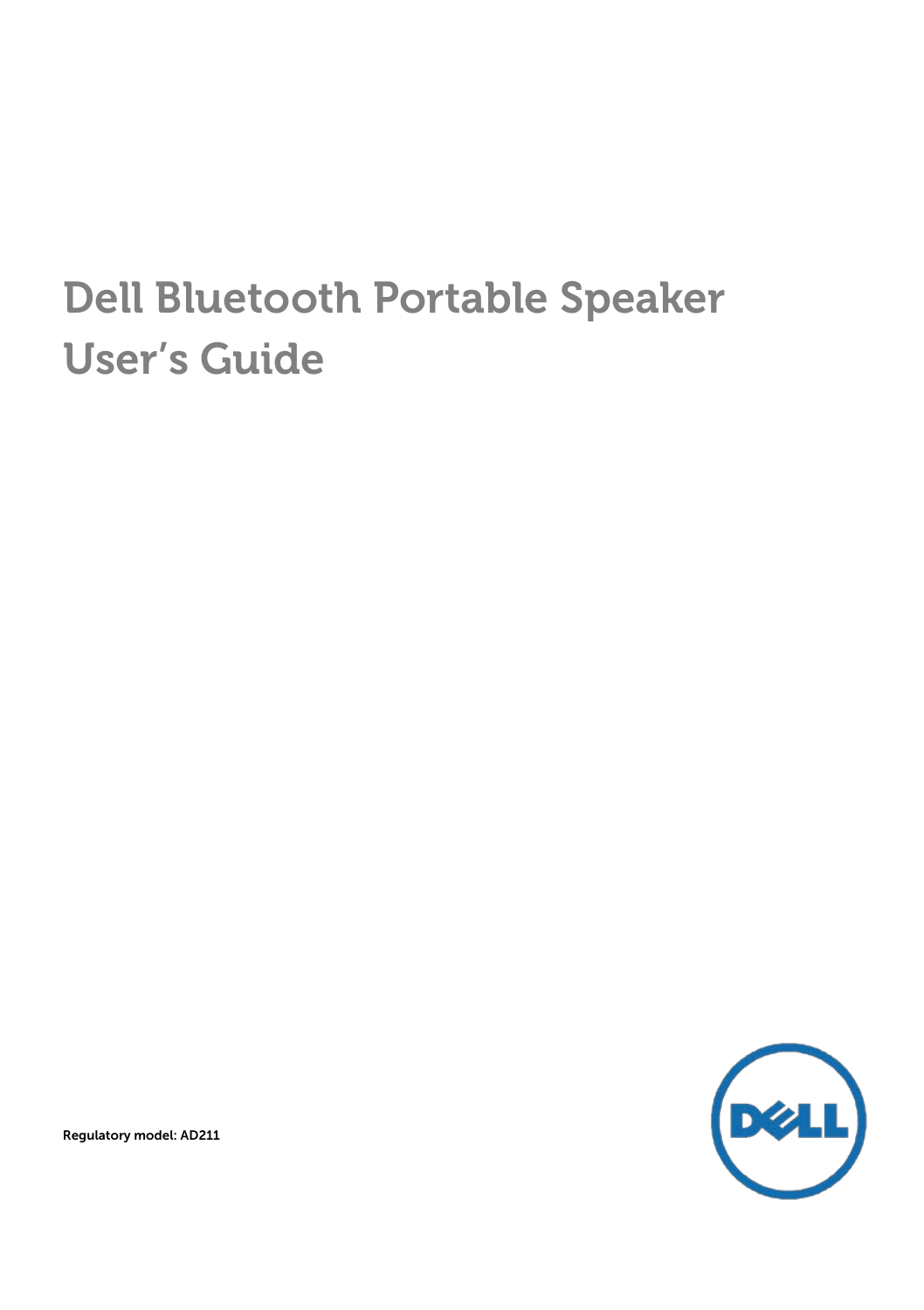# Notes, Cautions, and Warnings



 $\mathscr{U}$  NOTE: A NOTE indicates important information that helps you make better use of your computer.



CAUTION: A CAUTION indicates potential damage to hardware or loss of data if instructions are not followed.



WARNING: A WARNING indicates a potential for property damage, personal injury, or death.

Information in this document is subject to change without notice.

#### Copyright © 2014 Dell Inc. All rights reserved.

Reproduction of these materials in any manner without the written permission of Dell Inc. is strictly forbidden.

Trademarks used in this text: Dell TM and the DELL logo are trademarks of Dell Inc.; Microsoft® and the Windows start button logo are either trademarks or registered trademarks of Microsoft Corporation in the United States and/or other countries.

Other trademarks and trade names may be used in this document to refer to either the entities claiming the marks and names or their products. Dell Inc. disclaims any proprietary interest in trademarks and trade names other than its own.

2014 - 04 Rev. A00

#### Restrictions and Disclaimers

\_\_\_\_\_\_\_\_\_\_\_\_\_\_\_\_\_\_\_\_

The information contained in this document, including all instructions, cautions, and regulatory approvals and certifications, is provided by the supplier and has not been independently verified or tested by Dell. Dell cannot be responsible for damage caused as a result of either following or failing to follow these instructions.

All statements or claims regarding the properties, capabilities, speeds or qualifications of the part referenced in this document are made by the supplier and not by Dell. Dell specifically disclaims knowledgeofthe accuracy, completenessor substantiation for any such statements. All questions or comments relating to such statements or claims should be directed to the supplier.

#### Export Regulations

Customer acknowledges that these products, which may include technology and software, are subject to the customs and export control laws and regulations of the United States ("U.S.") and may also be subject to the customs and export laws and regulations of the country in which the products are manufactured and/or received. Customer agrees to abide by those laws andregulations. Further, under U.S. law,the products maynot be sold, leased or otherwise transferred to restricted end-users or to restricted countries. In addition, the products may not be sold, leased or otherwise transferred to,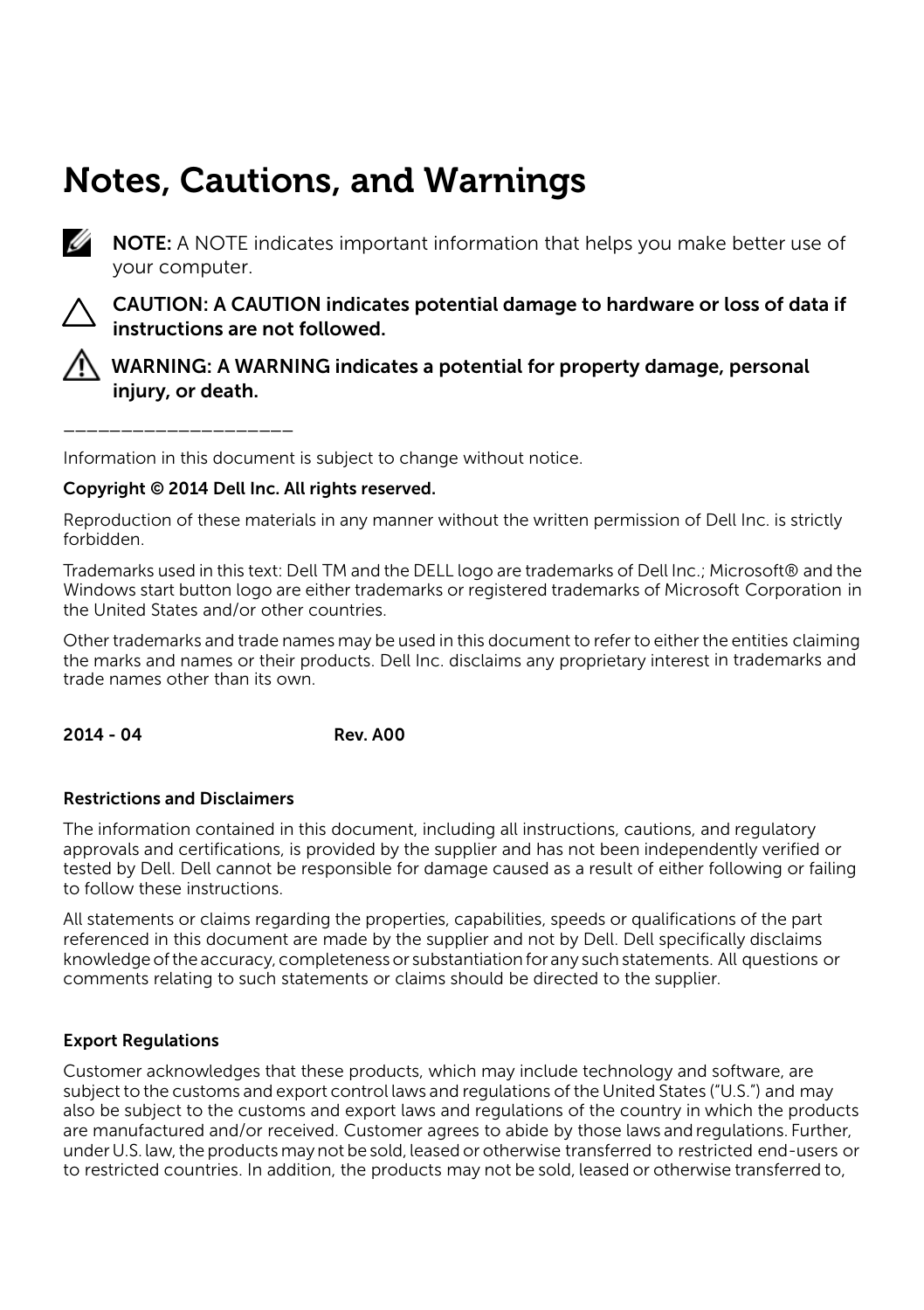or utilized by an end-user engaged in activities related to weapons of mass destruction, including without limitation, activities related to the Dell - Critical Handling - Confidential 3 design, development, production or use of nuclear weapons, materials, or facilities, missiles or the support of missile projects, and chemical or biological weapons.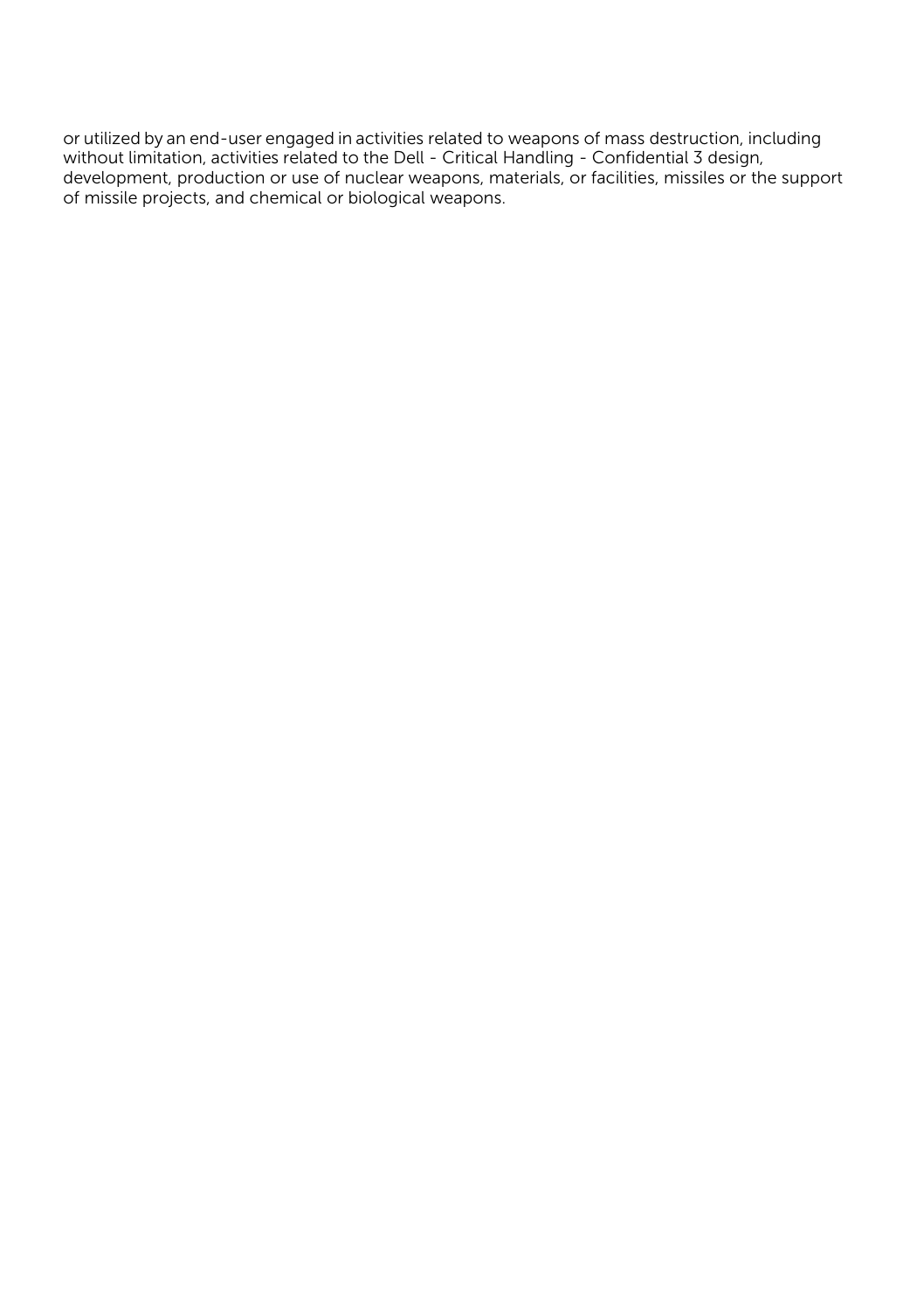# **Contents**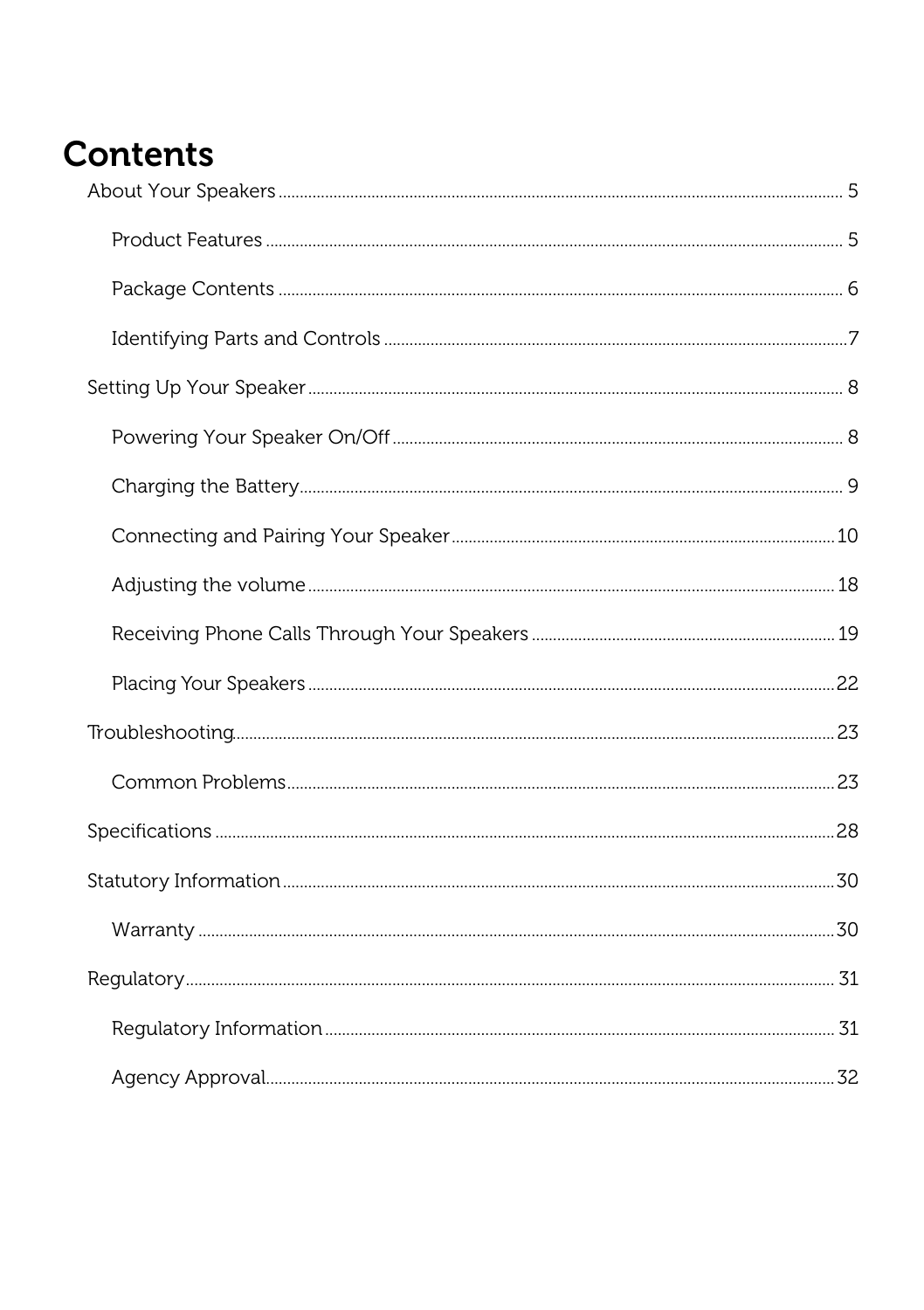# <span id="page-4-0"></span>About Your Speakers

## <span id="page-4-1"></span>Product Features

The features of the Dell Bluetooth Portable Speaker include:

#### **Portability**

With an ultra lightweight design and built-in rechargeable battery, you can enjoy music on-the-go.

#### Powerful Sound

With dual-stereo speakers, you can expect powerful sound from your speaker.

#### High-quality Wireless Audio

Professionally tuned by Waves Audio and powered by aptX technology, you can guarantee high quality wireless audio.

#### Bluetooth Conferencing

With a built-in microphone, you can use your speaker to pair Bluetooth devices and answer calls from your smart phone.

#### NFC-enabled

With NFC (Near Field Communications) capabilities you can easily pair NFC-enabled devices.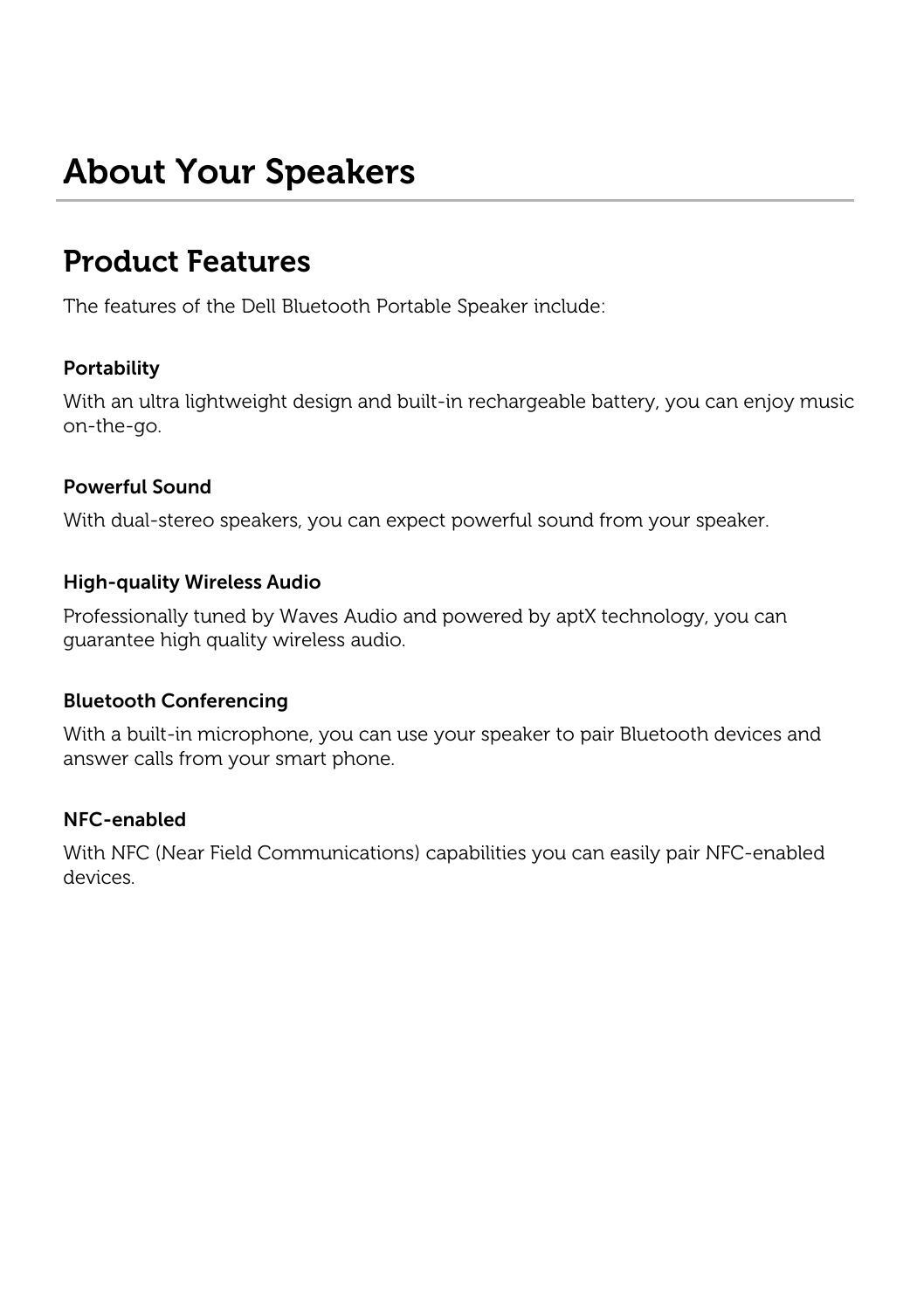# <span id="page-5-0"></span>Package Contents

Your speaker ships with the components shown below.

**NOTE:** The documents that shipped with the speaker may vary based on your region.



| 1 Speaker      | Documentation |
|----------------|---------------|
| 2 Aux-in cable | 4 USB cable   |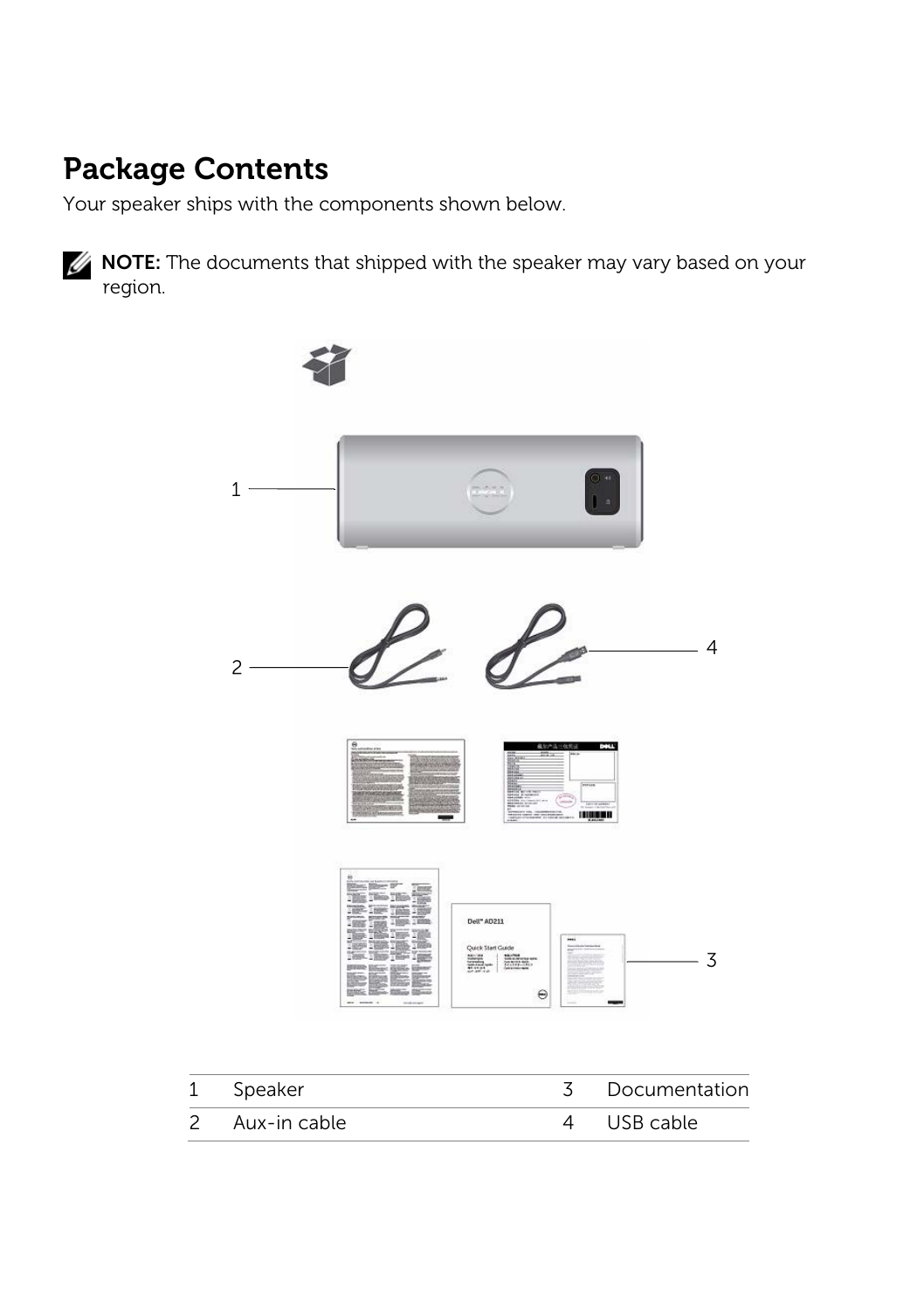# <span id="page-6-0"></span>Identifying Parts and Controls

### Front View



#### Back view



| 1  | <b>NFC Connection</b> |   | Volume Down      |
|----|-----------------------|---|------------------|
| 2  | Microphone            |   | Bluetooth Button |
| 3. | Talk / Mute           | 8 | Aux-in Jack      |
| 4  | Power Button          |   | USB Jack         |
| 5  | Volume Up             |   |                  |
|    |                       |   |                  |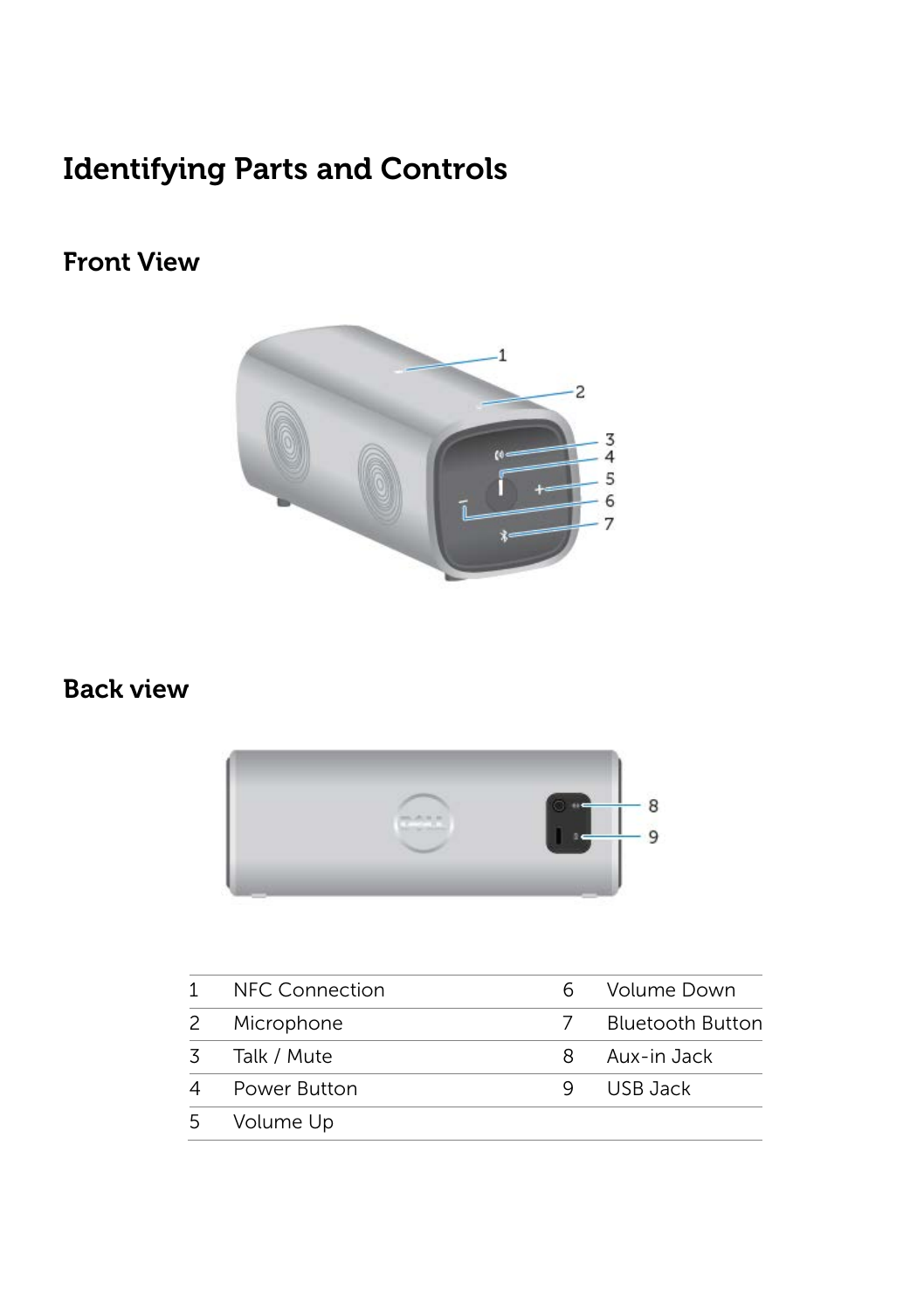# <span id="page-7-0"></span>Setting Up Your Speaker

## <span id="page-7-1"></span>Powering Your Speaker On/Off

To power on the speaker, press and release the power button. The LED on the power button will light up to indicate that the device is on.

To power off the speaker, press and release the power button. The LED on the power button will fade out to indicate that the device is off.

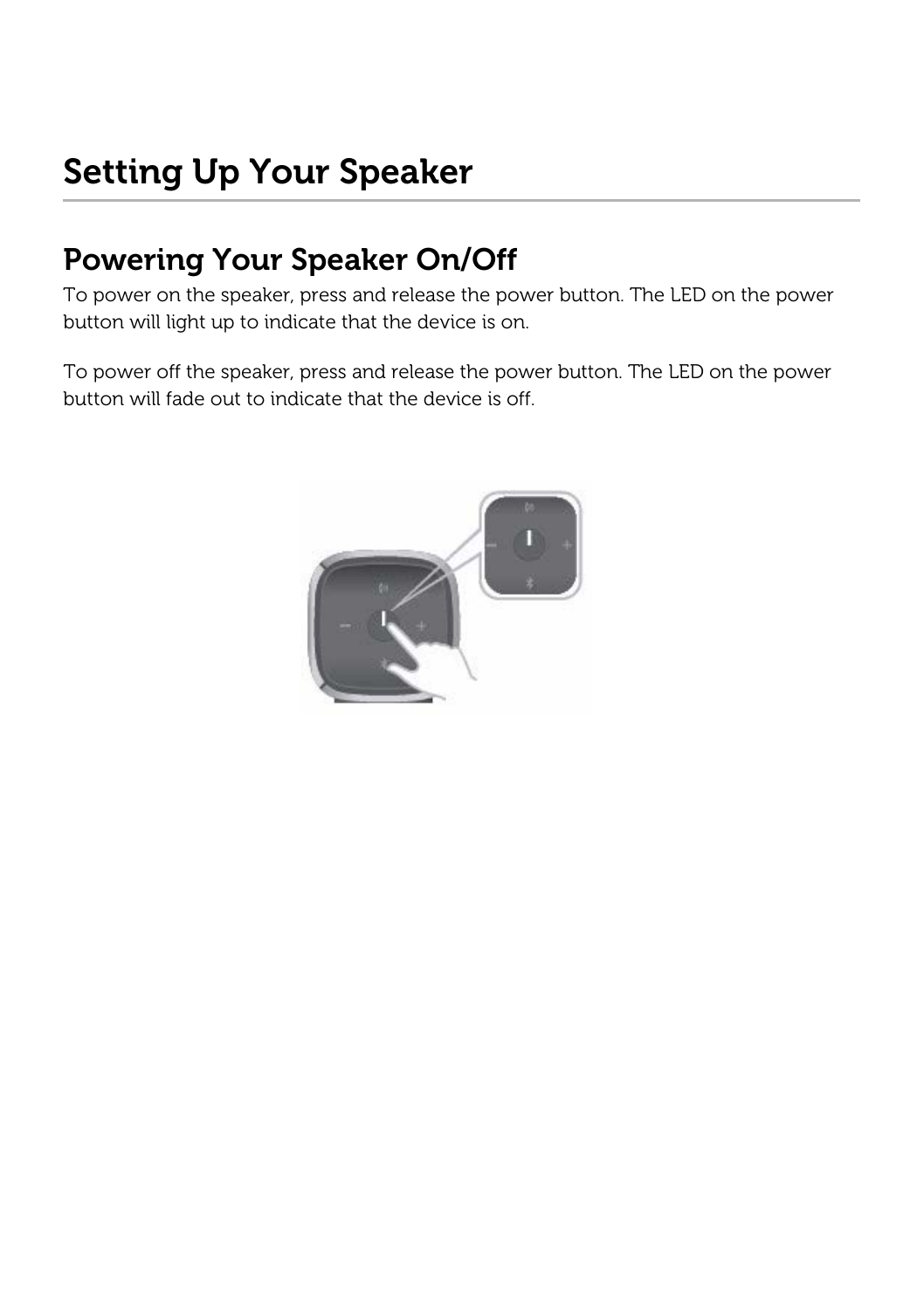# <span id="page-8-0"></span>Charging the Battery

For best results, fully charge your speaker for 6 hours before use.

To charge your speaker, connect the USB cable from your computer to the micro USB port on the back of your speaker. Alternatively, you could use the existing Micro USB cable from your smart phone or tablet.



When the battery is off, the power LED is off. When the battery is fully charged, the power LED is solid white. When the battery is low, the power LED is blinking amber.



Off On Blinking Disconnected Power On Low Battery



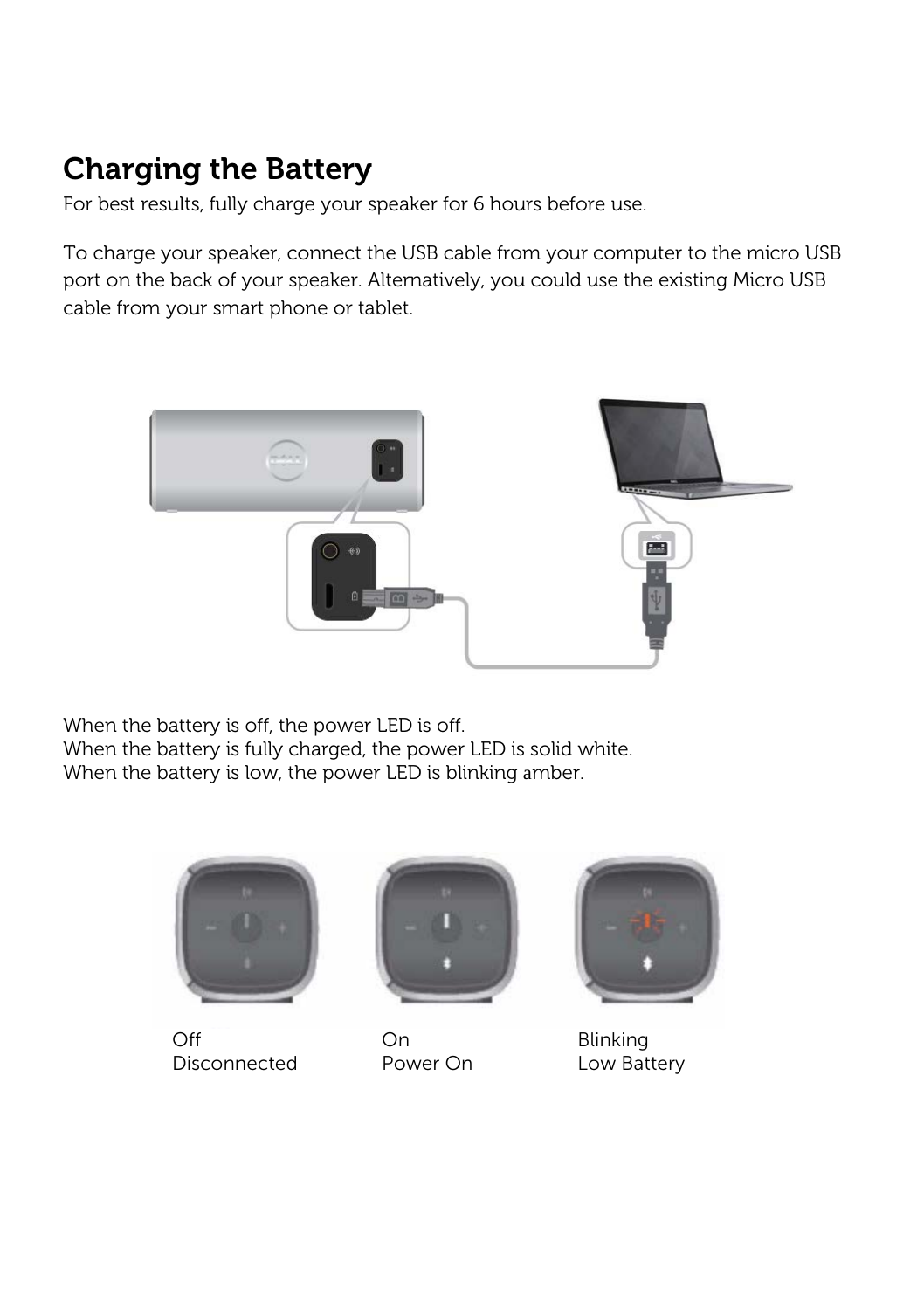## <span id="page-9-0"></span>Connecting and Pairing Your Speaker

The Dell Bluetooth Portable Speaker supports both wired (3.5 mm) stereo input and wireless audio via Bluetooth. You can wirelessly stream audio from any Bluetooth device with optimal audio performance streaming within 33 ft (10 m).

#### Aux Input

You can play audio using the aux-in cable that came with your speaker.

- 1 Connect the aux-in cable on the back of the speaker.
- 2 Connect the other end of the cable to the aux-in port on your audio device.

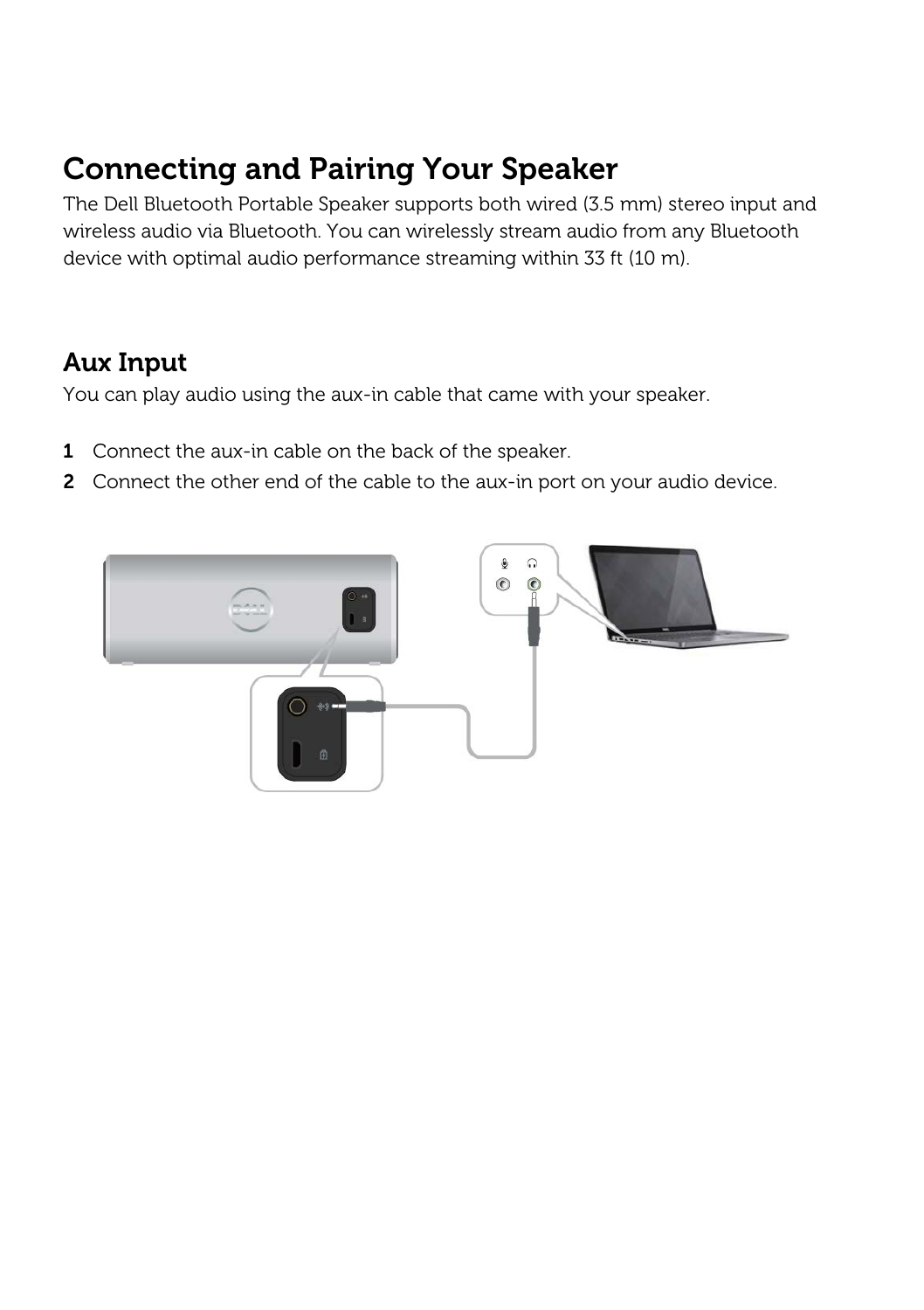### Bluetooth Pairing

The speaker needs to be paired before you can use your Bluetooth devices.

- 1 Turn on/enable Bluetooth on your computer or your Bluetooth device.
- 2 Power on your speaker.
- 3 Press and hold the Bluetooth button on the speaker for two seconds to start the device search.



4 The Bluetooth devices detected will be displayed on your computer or Bluetooth device, select the Dell Portable speaker for pairing. The Bluetooth LED will blink white to indicate that the device is in pairing mode.

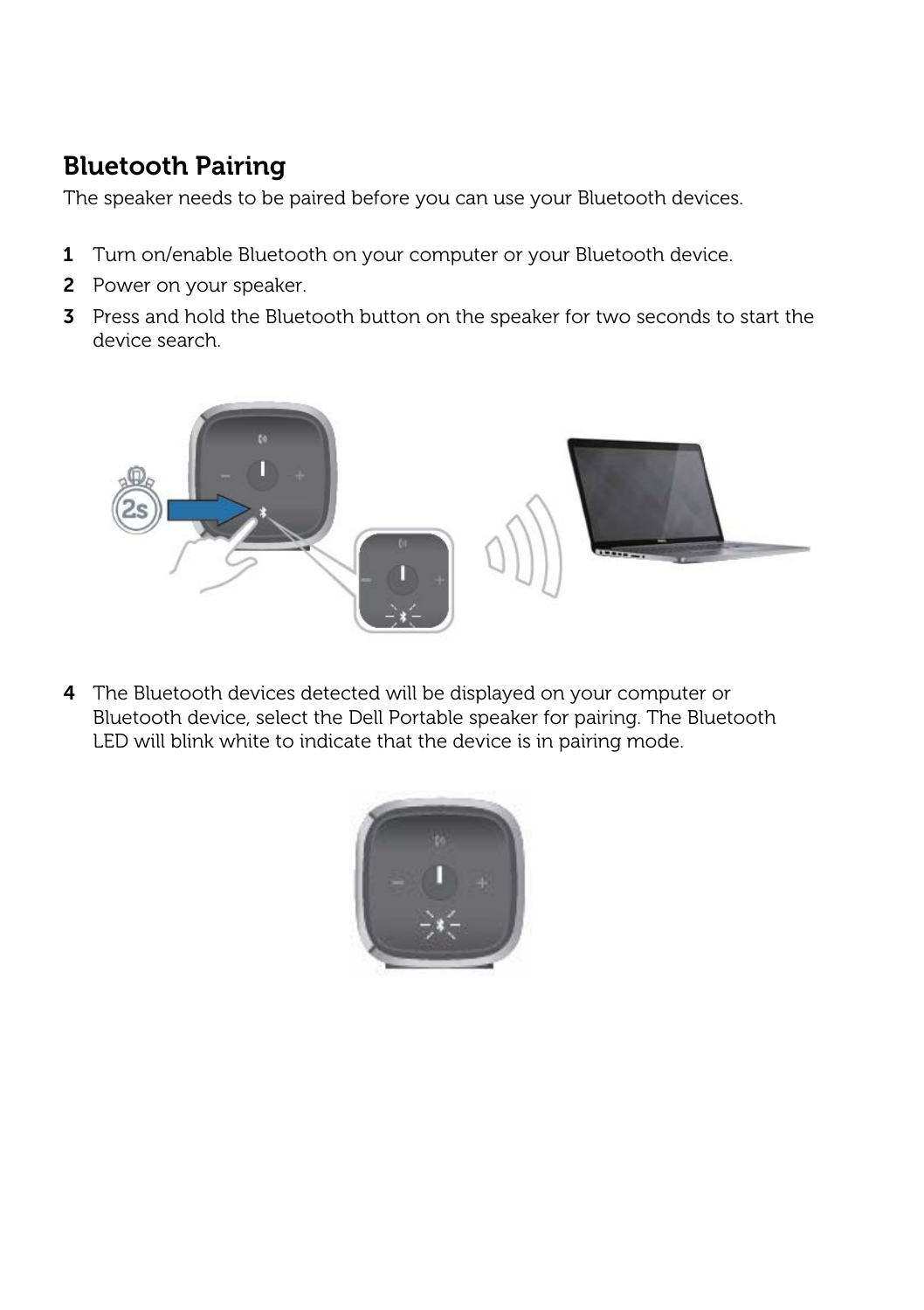5 Once the device is connected and paired, the Bluetooth LED will remain on.



**NOTE:** The Dell Bluetooth Speaker is able to store 8 pairings and connects to the last paired device.

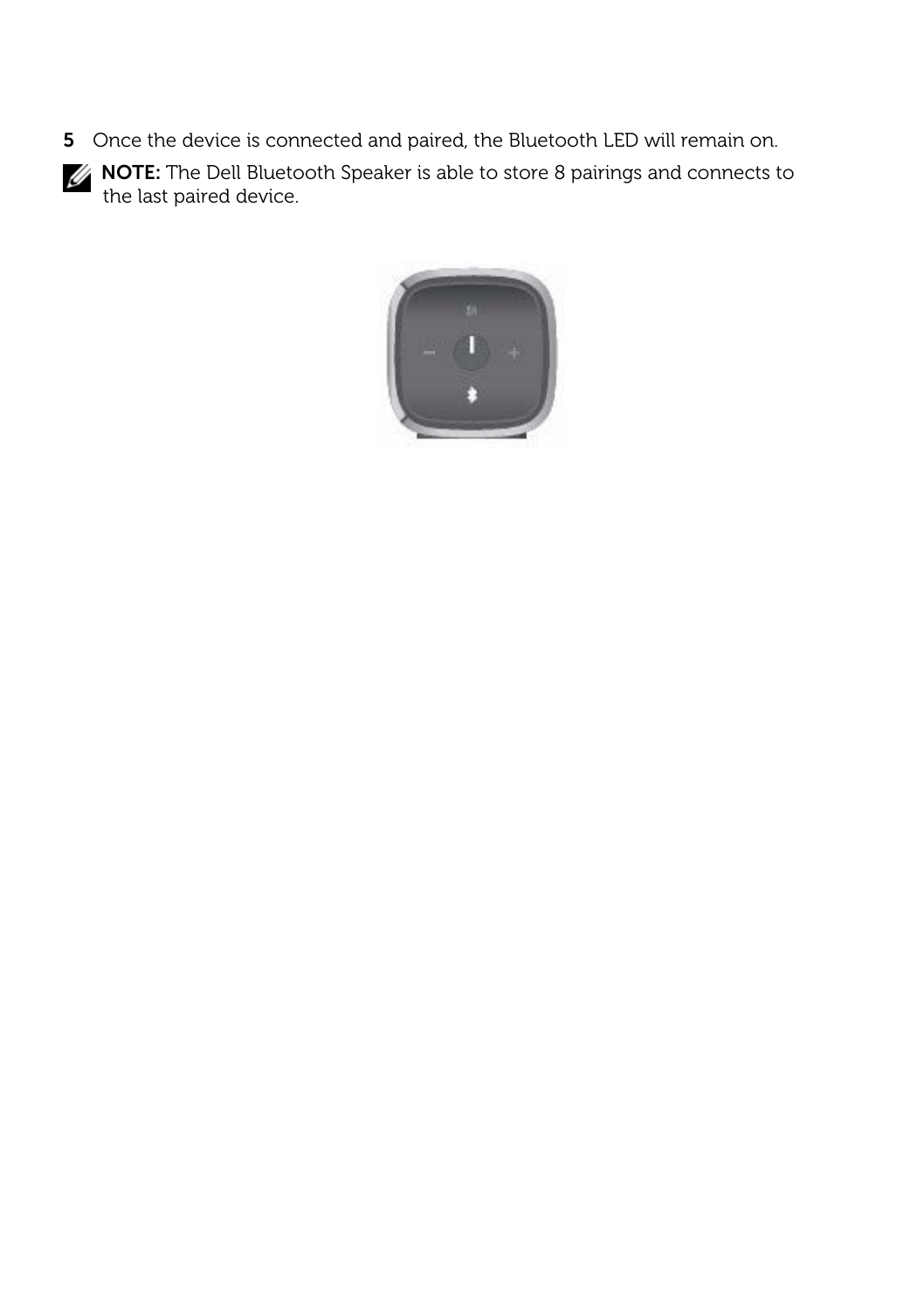## NFC (Near Field Communication) Pairing

Your speaker supports NFC-enabled devices for quick and convenient tap to pair functionality.

- 1 Make sure the device to be paired supports NFC.
- 2 Power on your speaker.
- 3 Place your NFC-enabled device on top of the NFC logo on the speaker to start pairing.
- 4 Accept the pairing on your NFC-enabled device.

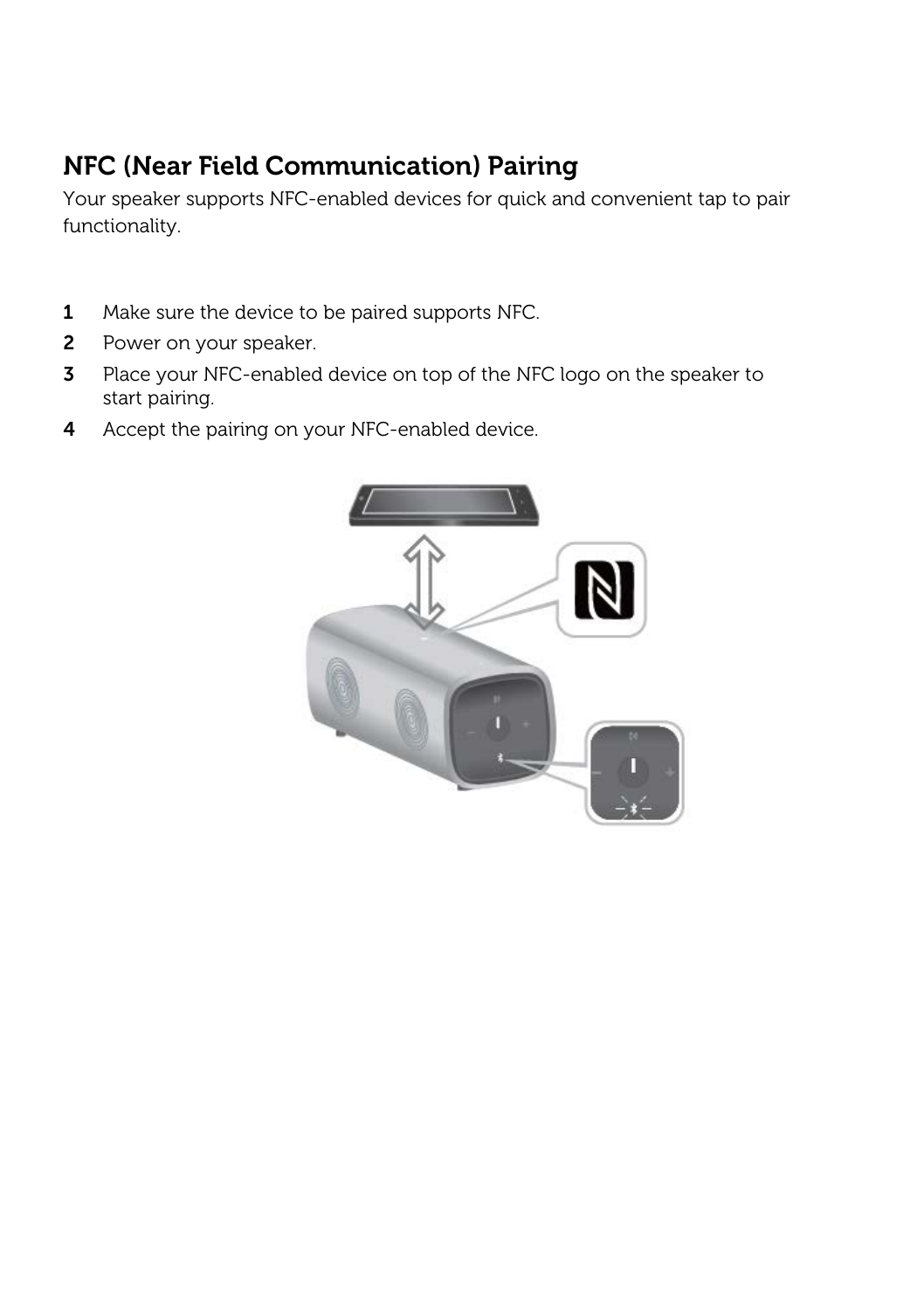#### Adding the Speaker to Your Computer

To add the speaker to your computer, follow the instructions below. Select the applicable steps based on the operating system installed on your computer.

### Before You Begin

- 1 If using Aux-input:
	- Connect the aux-in cable on the back of the speaker.
	- Connect the other end of the cable to the aux-in port on your Windows computer.
- 2 If using Bluetooth:
	- Turn on/enable Bluetooth on your speaker.
	- Turn on/enable Bluetooth on your Windows computer.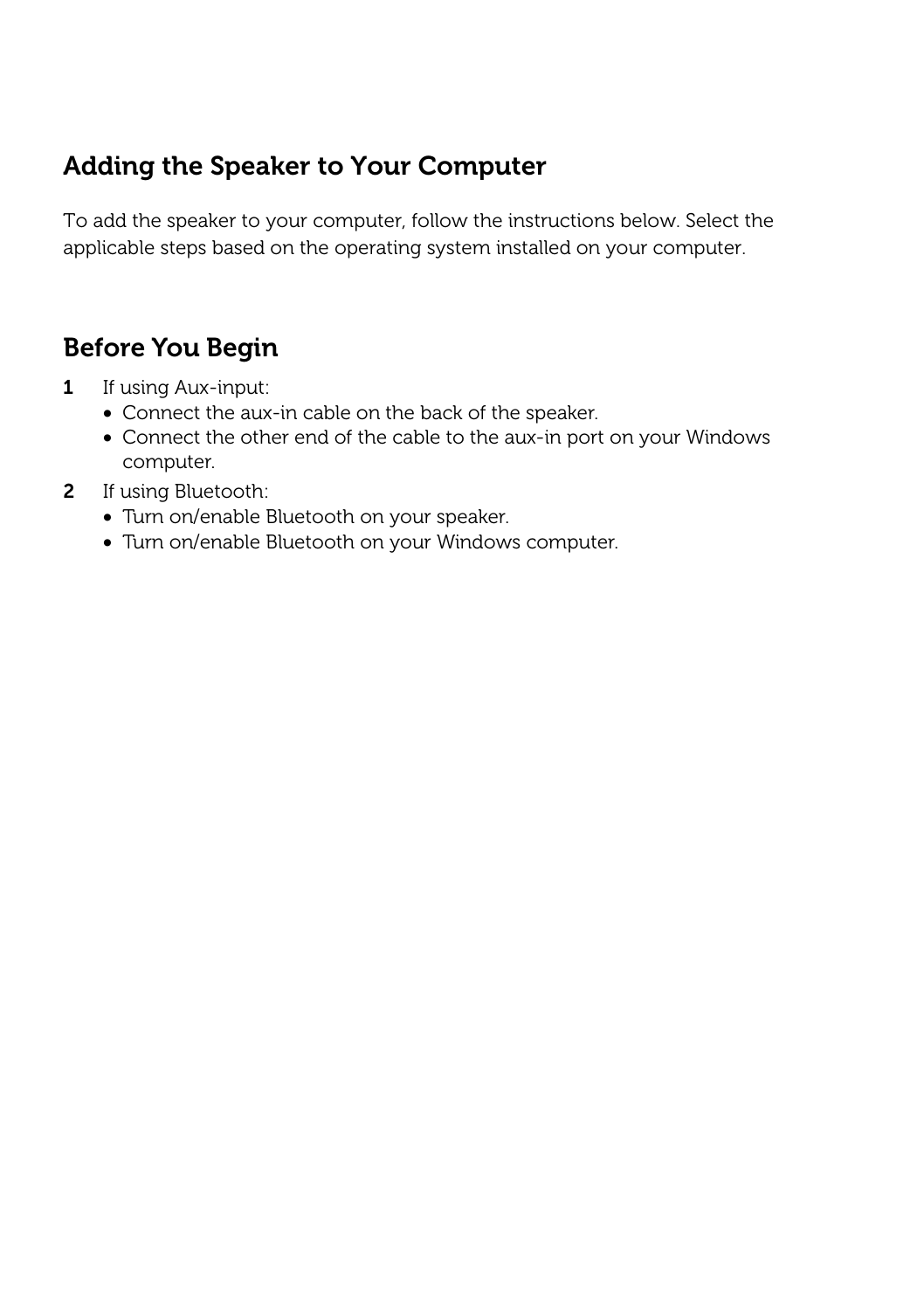### Windows 7

1 Click Start→ Control Panel→ Devices and Printers→ Add a device.



2 Follow the instructions on the screen to complete adding the device.

| Add a device                                                                                                    | $\overline{\mathbf{x}}$ |
|-----------------------------------------------------------------------------------------------------------------|-------------------------|
| Select a device to add to this computer<br>Windows will continue to look for new devices and display them here. |                         |
| <b>Dell Portable</b><br>Bluetooth<br><b>Bluetooth headset</b>                                                   |                         |
| What if Windows doesn't find my device?                                                                         |                         |
| Next                                                                                                            | Cancel                  |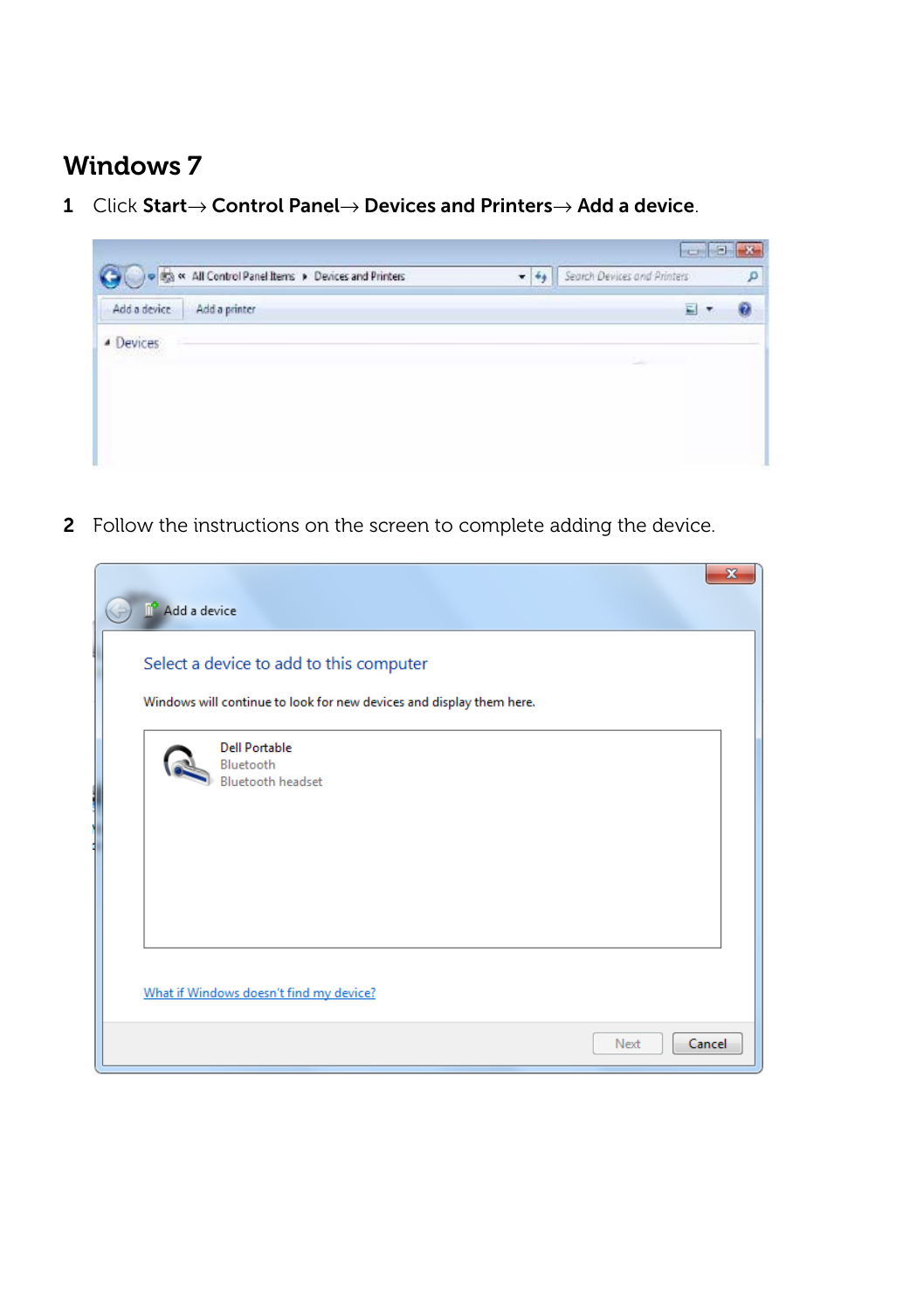#### Windows 8

1 Right-click on the bottom lower corner of your screen. On the window that opens, click Control Panel→ Devices and Printers→ Add a device.

Alternatively, move your mouse pointer to the upper right or lower right corner of the screen to open the Charms side bar, and then click Settings→ Control Panel→ Devices and Printers→ Add a device.

|                                                  | <b>PER I</b>                    | 日 |
|--------------------------------------------------|---------------------------------|---|
| Research of Manufacturers & Devices and Printers | • 4 Search Devices and Printers |   |
| Add a device<br>Add a printer                    | ⊒                               |   |
| <b>4</b> Devices                                 |                                 |   |
|                                                  | ÷                               |   |
|                                                  |                                 |   |
|                                                  |                                 |   |
|                                                  |                                 |   |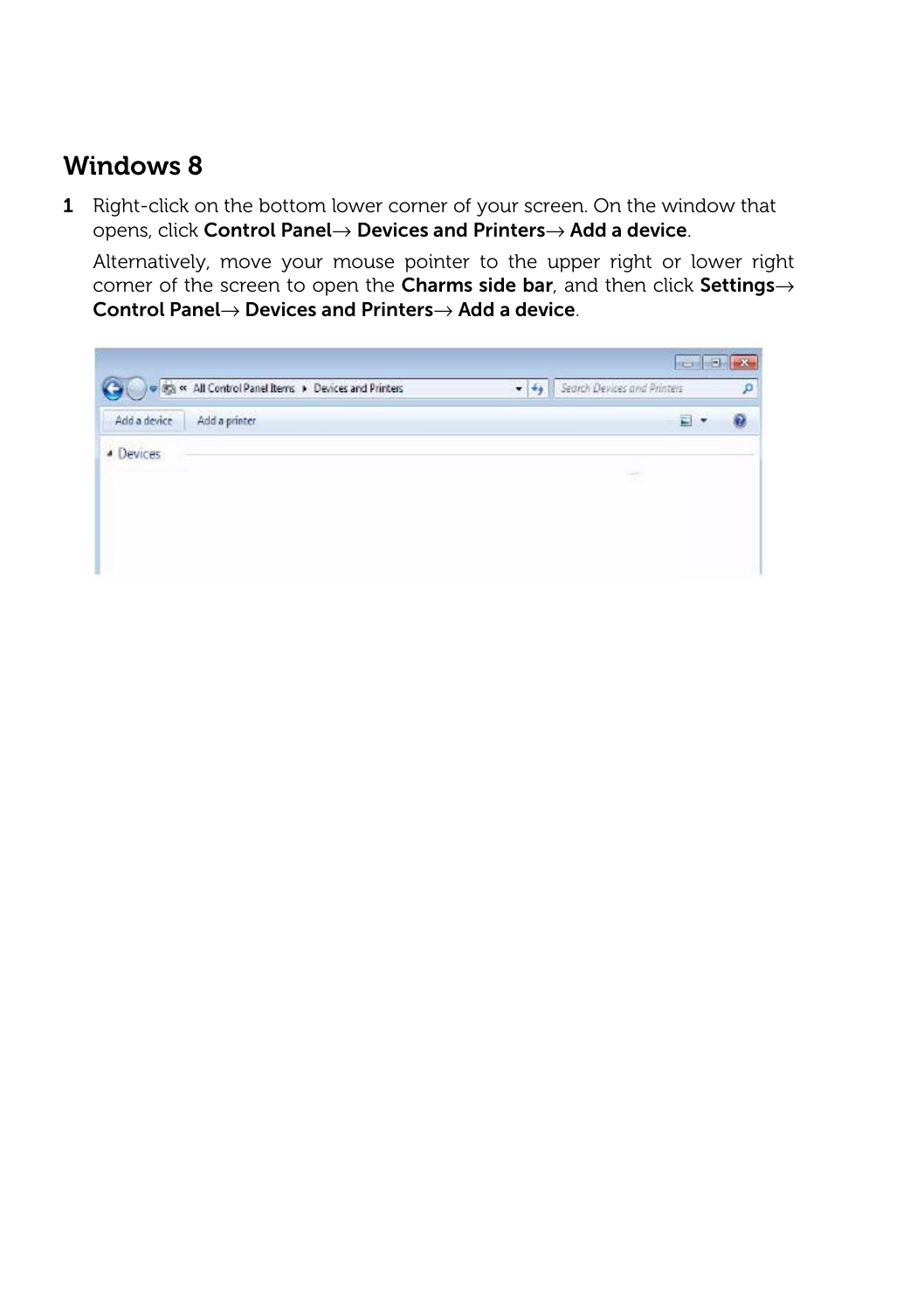2 Follow the instructions on the screen to complete adding the device.

| <sup>o</sup> Add a device                                                                                       | $\mathbf{x}$ |
|-----------------------------------------------------------------------------------------------------------------|--------------|
| Select a device to add to this computer<br>Windows will continue to look for new devices and display them here. |              |
| <b>Dell Portable</b><br>Bluetooth<br><b>Bluetooth headset</b>                                                   |              |
| What if Windows doesn't find my device?                                                                         |              |
| Next                                                                                                            | Cancel       |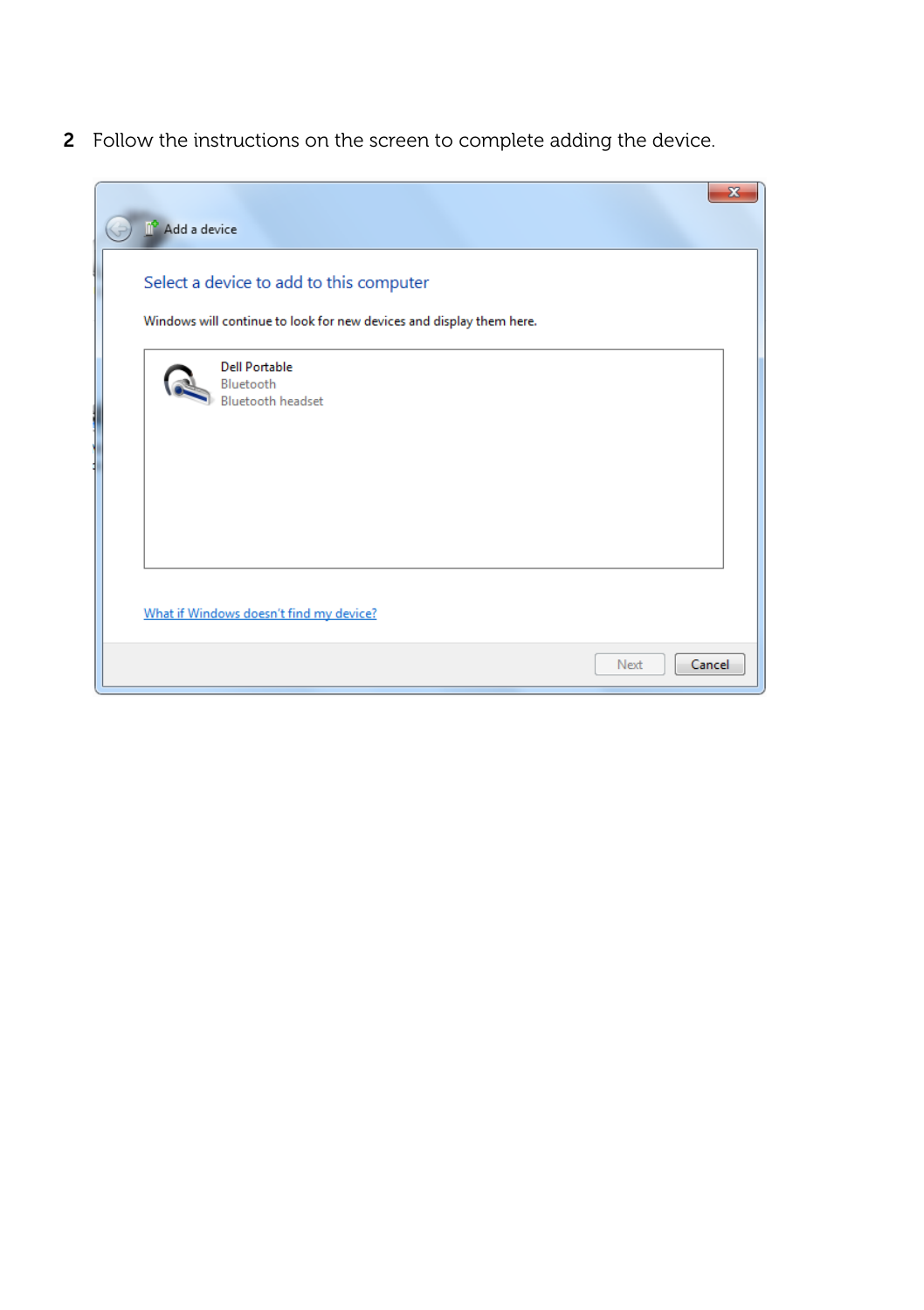# <span id="page-17-0"></span>Adjusting the volume

During audio playback on your speaker, to adjust the volume, follow the instructions below.

- **1** Press the  $+$  button to adjust the volume up.
- 2 Press the button to adjust the volume down.

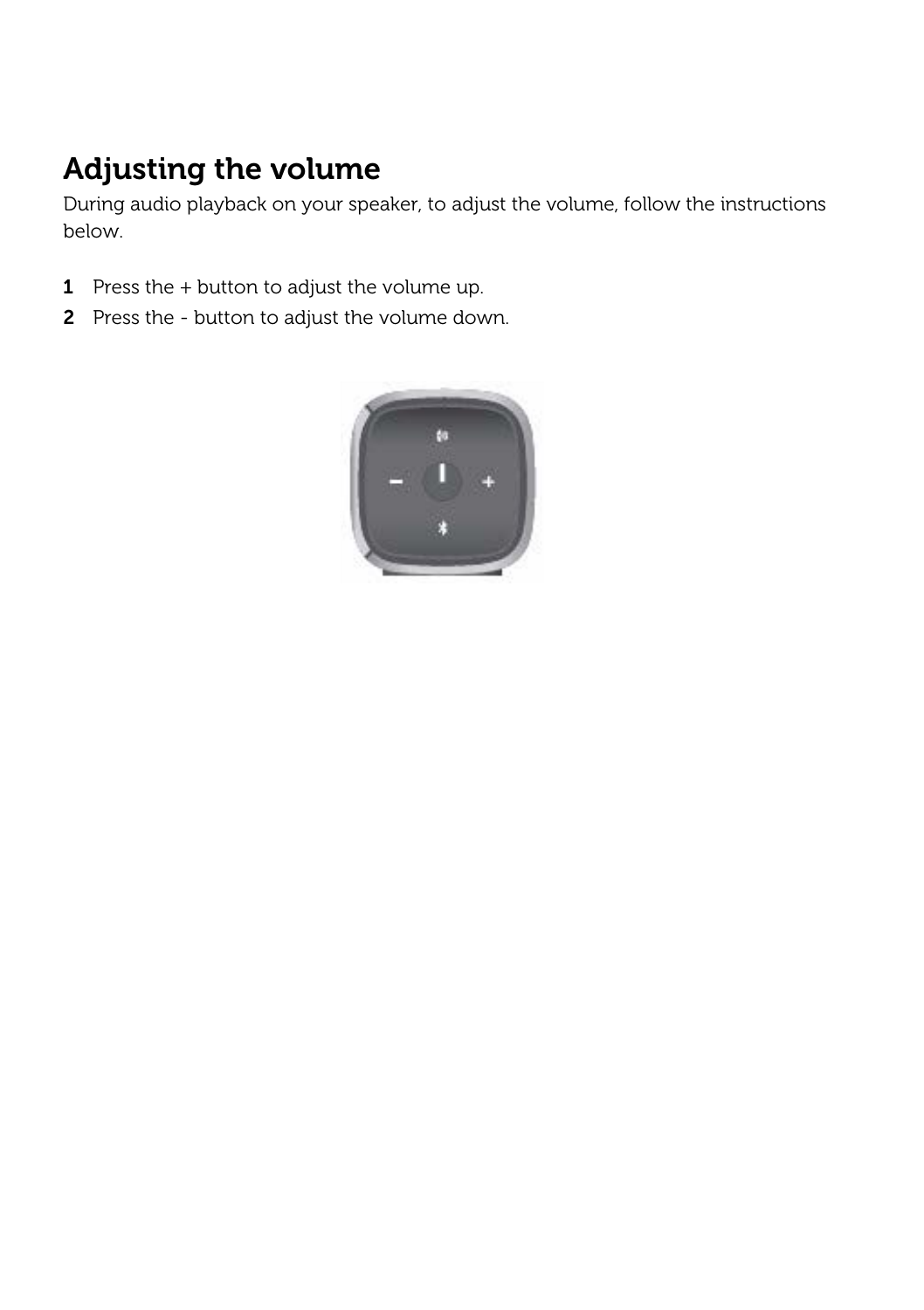## <span id="page-18-0"></span>Receiving Phone Calls Through Your Speakers

When your mobile device is connected through Bluetooth, your speaker can be used as a speakerphone. Calls will automatically be transferred to the speaker allowing you to answer a call.



**NOTE:** If you receive a call while playing audio, playback will be paused.

#### Answering a Call

To answer an incoming call, press the Talk/Mute button.

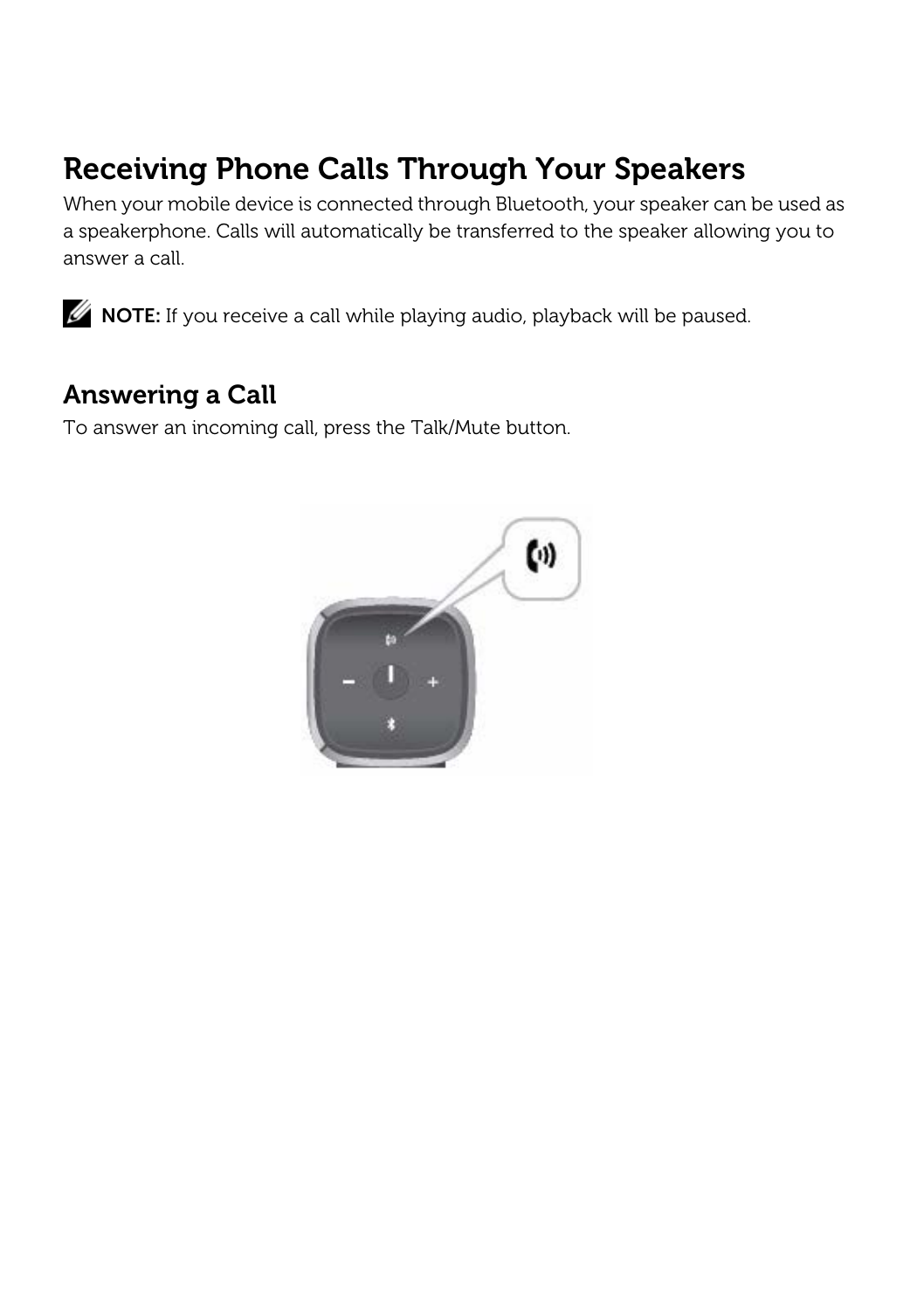While on a call, the Talk/Mute LED is blinking white.

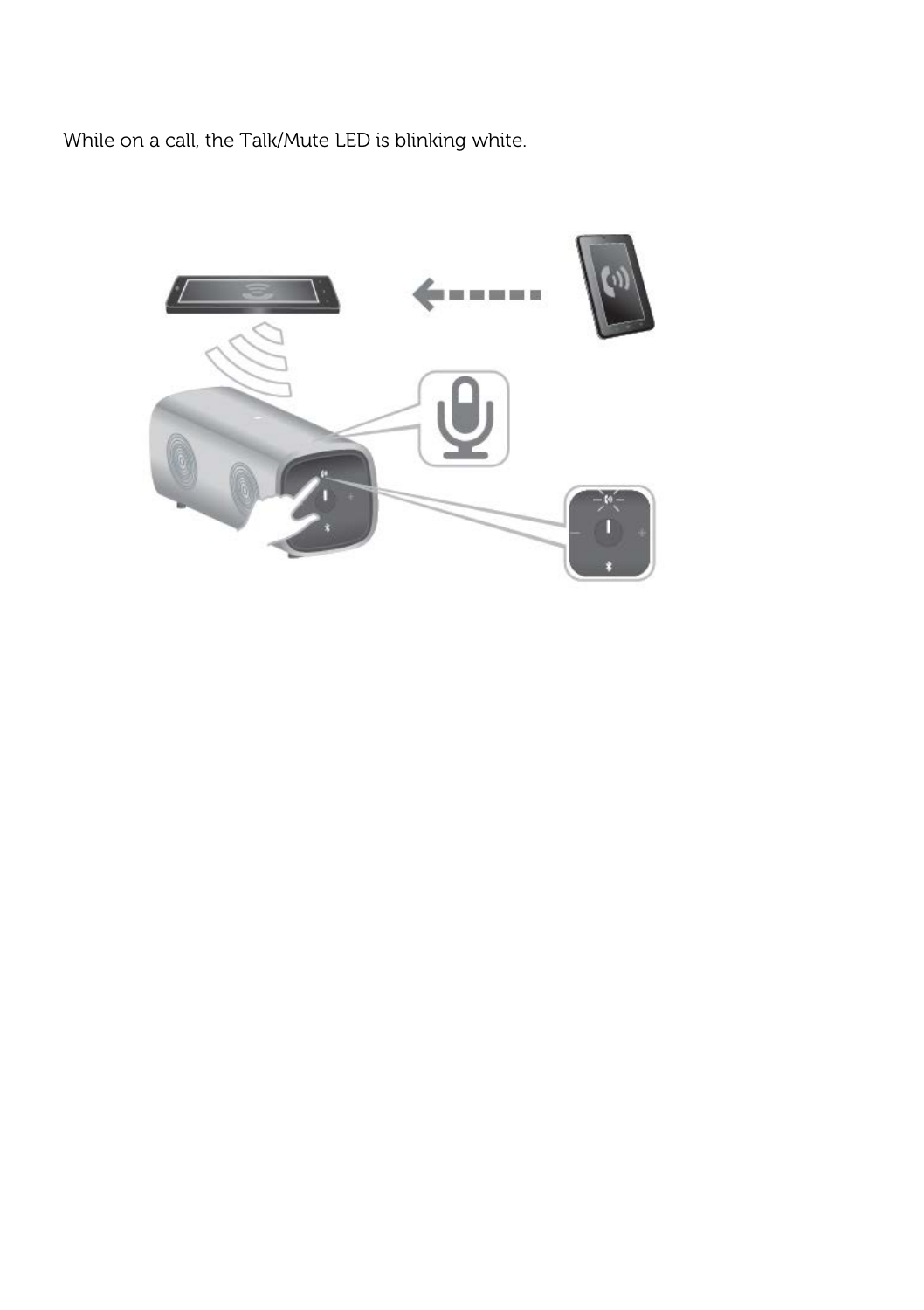### Muting a Call

To mute the microphone during the call, press the Talk/Mute button. Press the Talk/Mute button again to resume speaker functionality.

While on mute, the Talk/Mute LED is red.



### Ending a Call

To end the call, long press the Talk/Mute button.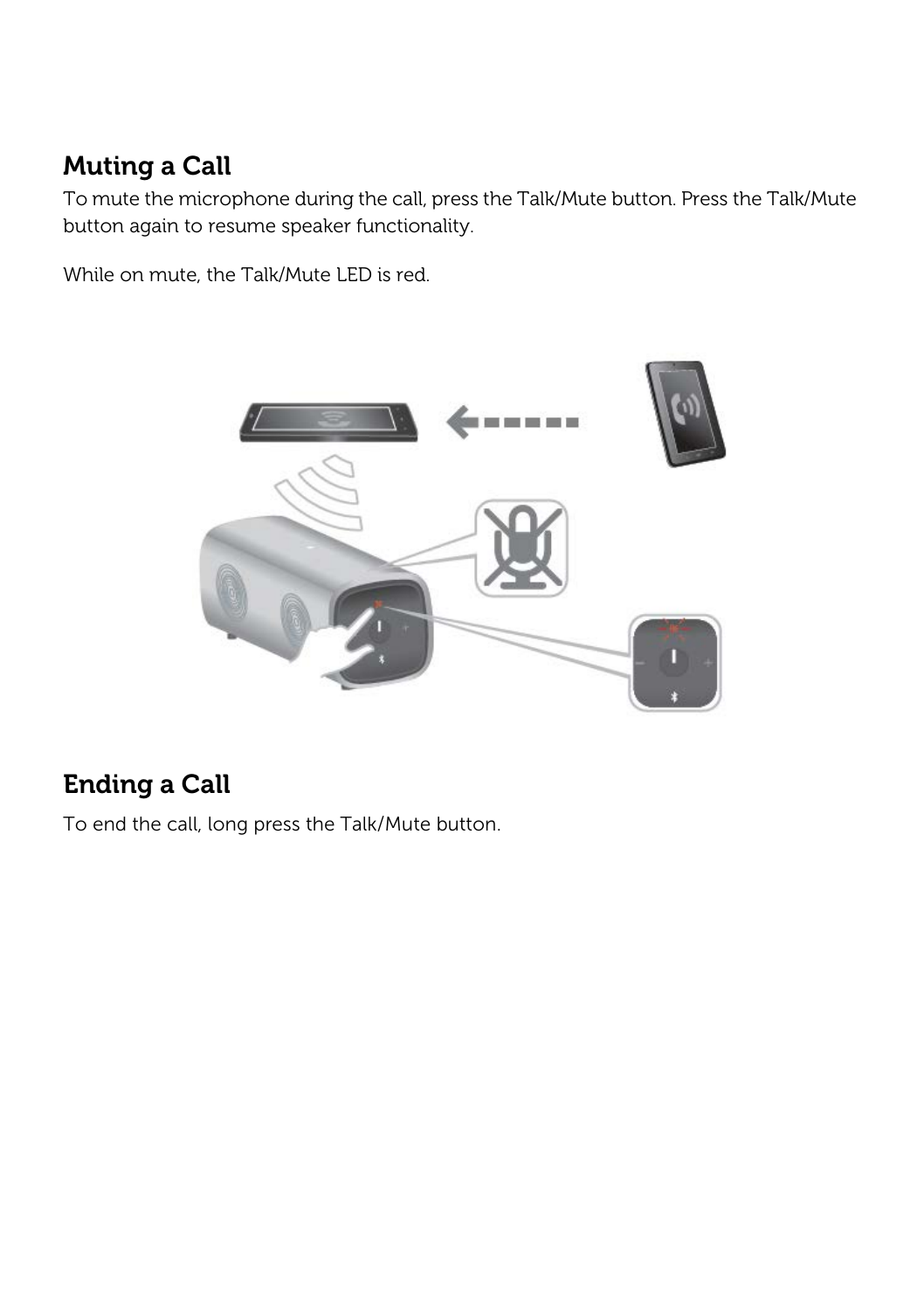# <span id="page-21-0"></span>Placing Your Speakers

The Dell Bluetooth Portable speaker was designed to support placement both vertically and horizontally.

Vertical placement is ideal for smaller working spaces while horizontal placement supports a wider sound experience.



Vertical Placement

Horizontal Placement

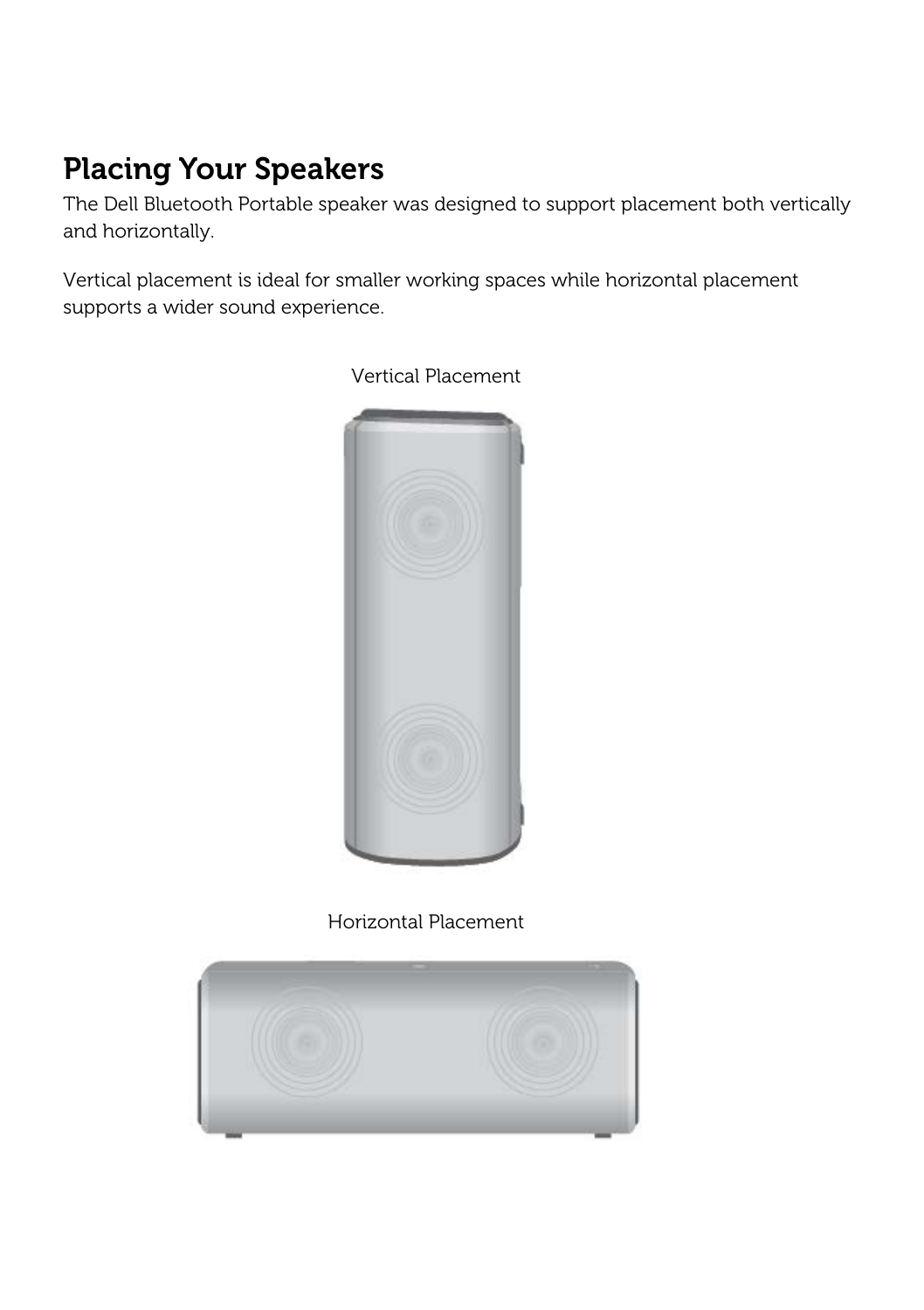# <span id="page-22-1"></span><span id="page-22-0"></span>Troubleshooting

## Common Problems

The following table contains general information about common Bluetooth speaker problems you might encounter and the possible solutions.

| Common<br><b>Symptoms</b>                         | <b>What You</b><br><b>Experience</b> | <b>Possible Solutions</b>                                                                                                                                                                                                                                                               |
|---------------------------------------------------|--------------------------------------|-----------------------------------------------------------------------------------------------------------------------------------------------------------------------------------------------------------------------------------------------------------------------------------------|
| Cannot connect wirelessly<br>to Bluetooth speaker | Cannot connect using<br>Bluetooth    | Make sure the speaker<br>$\bullet$<br>and Bluetooth device<br>are powered on.<br>Turn on Bluetooth on<br>your speaker and<br>Bluetooth device.<br>Check if device search<br>has started. The<br>Bluetooth LED will blink<br>white to indicate that<br>the device is in pairing<br>mode. |
|                                                   |                                      | • Check if your speaker is<br>on the Bluetooth device<br>name list and try pairing<br>again.                                                                                                                                                                                            |
|                                                   | Cannot connect using NFC             | Make sure the speaker<br>and Bluetooth device<br>are powered on.                                                                                                                                                                                                                        |
|                                                   |                                      | Turn on Bluetooth on<br>your speaker and<br>Bluetooth device.                                                                                                                                                                                                                           |
|                                                   |                                      | Check if device search<br>has started. The<br>Bluetooth LED will blink<br>white to indicate that<br>the device is in pairing<br>mode.                                                                                                                                                   |
|                                                   |                                      | Make sure that NFC<br>$\bullet$                                                                                                                                                                                                                                                         |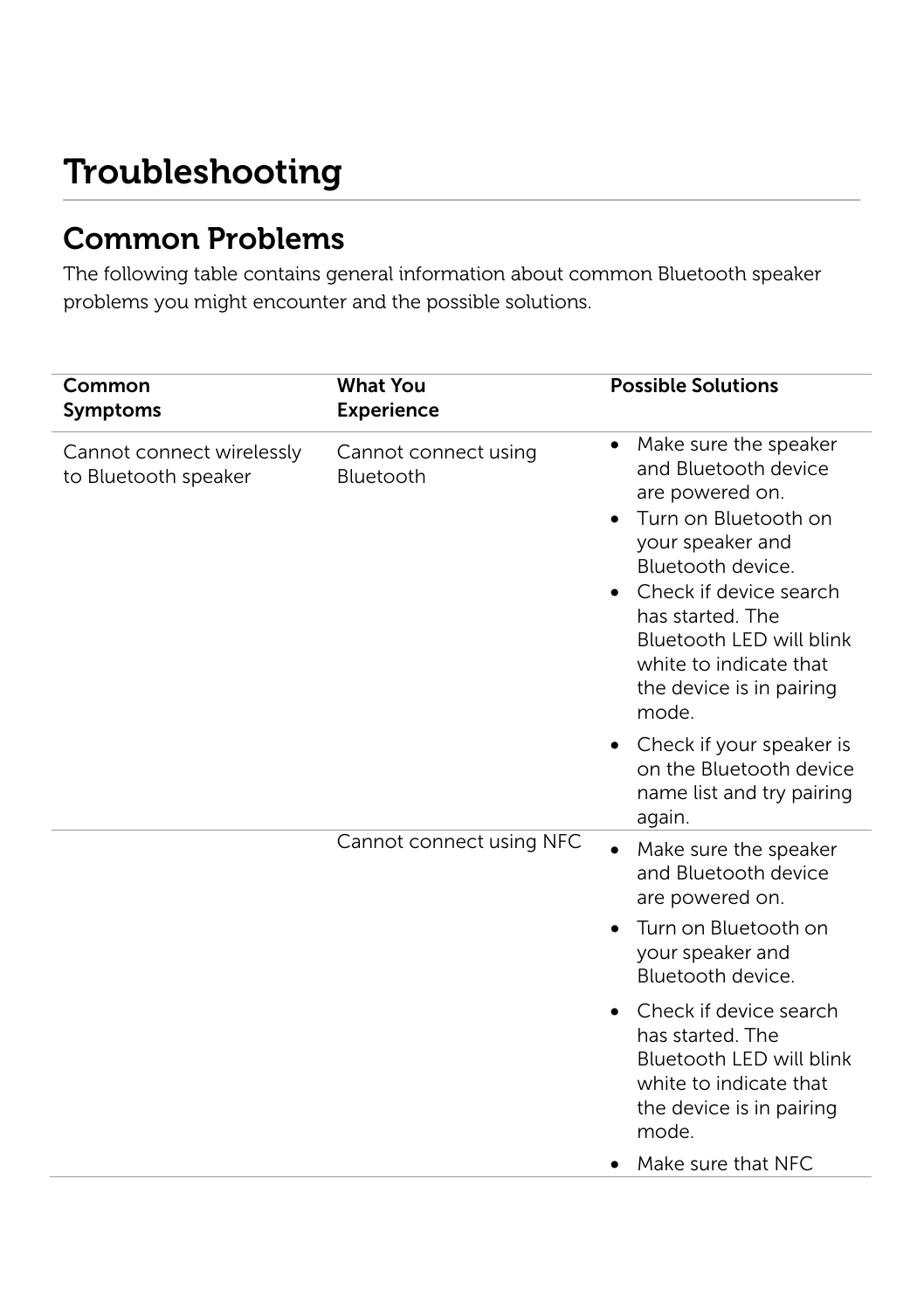|                                                                     |                                                                                                                | function is activated on<br>the external device.                                                                                                                        |
|---------------------------------------------------------------------|----------------------------------------------------------------------------------------------------------------|-------------------------------------------------------------------------------------------------------------------------------------------------------------------------|
| Speaker is not<br>functioning properly/no<br>sound from the speaker | Speaker power-<br>status LED is off                                                                            | If the power-status LED<br>is off, check if the<br>battery is charged.<br>Connect the speaker to<br>your computer using the<br>USB cable.                               |
|                                                                     |                                                                                                                | If the power-status LED<br>turns amber, this<br>indicates that the<br>battery is charging.                                                                              |
|                                                                     |                                                                                                                | Press the power button,<br>you will hear an alert<br>tone and the Bluetooth<br>LED turns blinking white<br>to indicate that the<br>speaker is searching for<br>devices. |
|                                                                     |                                                                                                                | Confirm if the<br>connected device is<br>playing audio and<br>volume is not muted.                                                                                      |
|                                                                     | The power-status<br>LED is on but the<br>speaker is not<br>working in aux-in<br>mode                           | Make sure the aux-in<br>cable is connected to<br>the aux-in port and the<br>Bluetooth LED is turned<br>off.                                                             |
|                                                                     |                                                                                                                | Reseat the aux-in cable<br>and try again.                                                                                                                               |
|                                                                     | $\bullet$<br>The power-status<br>LED is on but the<br>speaker is not                                           | Make sure that<br>Bluetooth on your<br>device is on/enabled.                                                                                                            |
|                                                                     | working in<br>Bluetooth mode                                                                                   | Pair the speaker with<br>your computer or<br>device again.                                                                                                              |
|                                                                     | $\bullet$<br>The speaker is<br>not appearing in<br>the Devices and<br>Printers list in the<br>operating system | Make sure that<br>Bluetooth on your<br>device is on/enable<br>Pair the speaker with<br>your computer or device<br>again.                                                |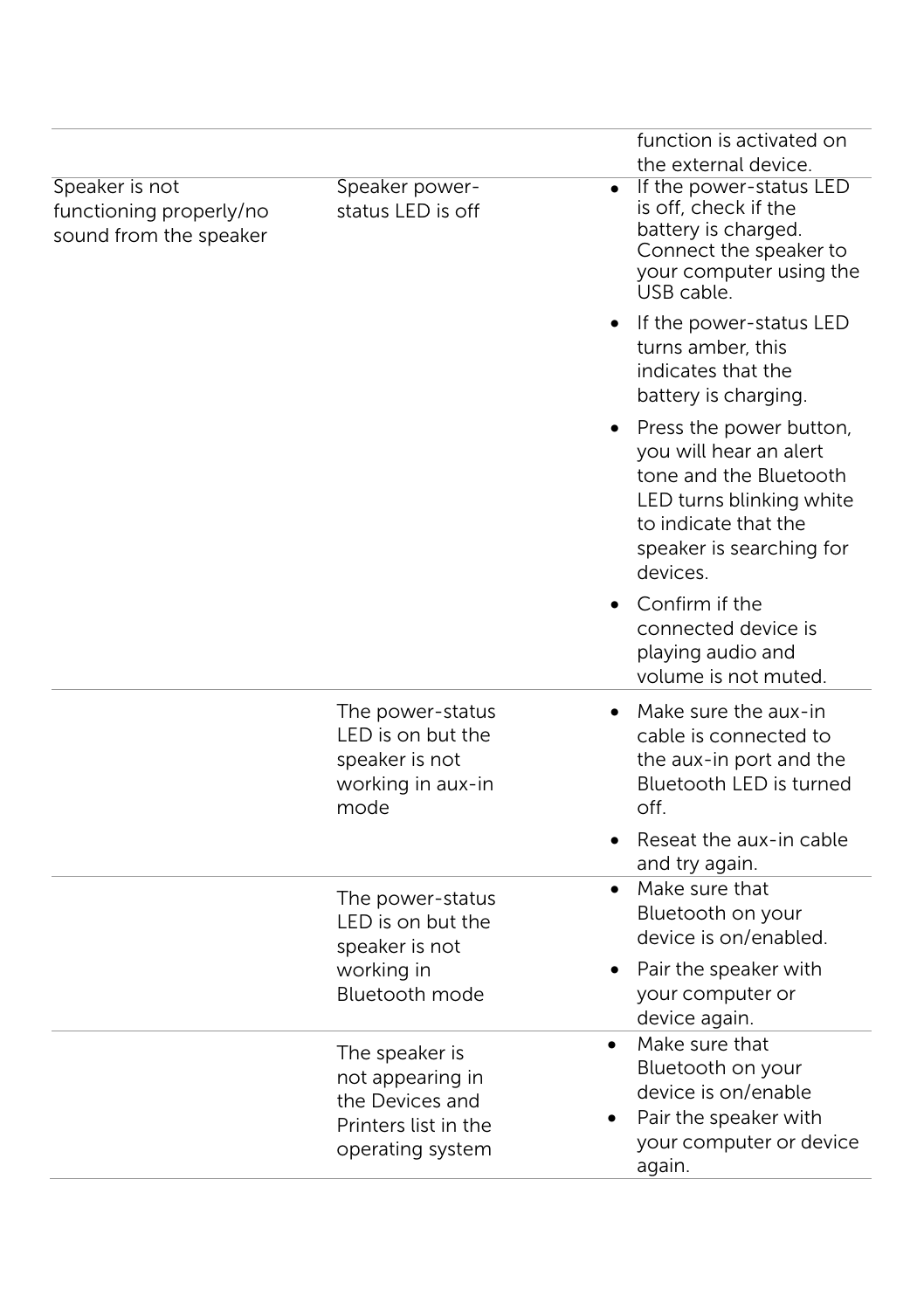|                                                                                                                                   | The speaker is connected<br>to the platform but no<br>sound is coming out | Go to the playback<br>devices and check if the<br>default device is Dell<br>AD211.<br>Make Dell AD211 as the<br>$\bullet$<br>default device.                                                                                                     |
|-----------------------------------------------------------------------------------------------------------------------------------|---------------------------------------------------------------------------|--------------------------------------------------------------------------------------------------------------------------------------------------------------------------------------------------------------------------------------------------|
| No sound from<br>speakers when<br>connected to<br>external or<br>mobile device<br>through<br>Bluetooth or<br>Aux-in<br>connection | The power LED is breathing                                                | When connected to the<br>external mobile device<br>and left for 10 minutes<br>without audio signal<br>from both Bluetooth<br>and Aux-in mode, the<br>speaker will<br>automatically switch to<br>Sleep Mode to save<br>power.<br>The power LED is |
|                                                                                                                                   |                                                                           | breathing white.                                                                                                                                                                                                                                 |
| Sound from the<br>speaker is distorted                                                                                            | Distorted sound in<br>Aux-in mode                                         | Remove any<br>$\bullet$<br>obstructions between<br>the speaker and the<br>user.                                                                                                                                                                  |
|                                                                                                                                   |                                                                           | Make sure the aux-in<br>cable is connected<br>firmly to the speaker<br>and your computer.                                                                                                                                                        |
|                                                                                                                                   |                                                                           | Set the volume control<br>on the aux-in device to<br>fifty percent.                                                                                                                                                                              |
|                                                                                                                                   |                                                                           | Decrease the volume<br>level on the speaker.                                                                                                                                                                                                     |
|                                                                                                                                   |                                                                           | Clean and reseat all the<br>cables.                                                                                                                                                                                                              |
|                                                                                                                                   |                                                                           | Test the speaker using<br>another audio source,<br>for example a portable<br>music player.                                                                                                                                                       |
|                                                                                                                                   |                                                                           | Make sure no loose<br>objects are touching<br>the speaker.                                                                                                                                                                                       |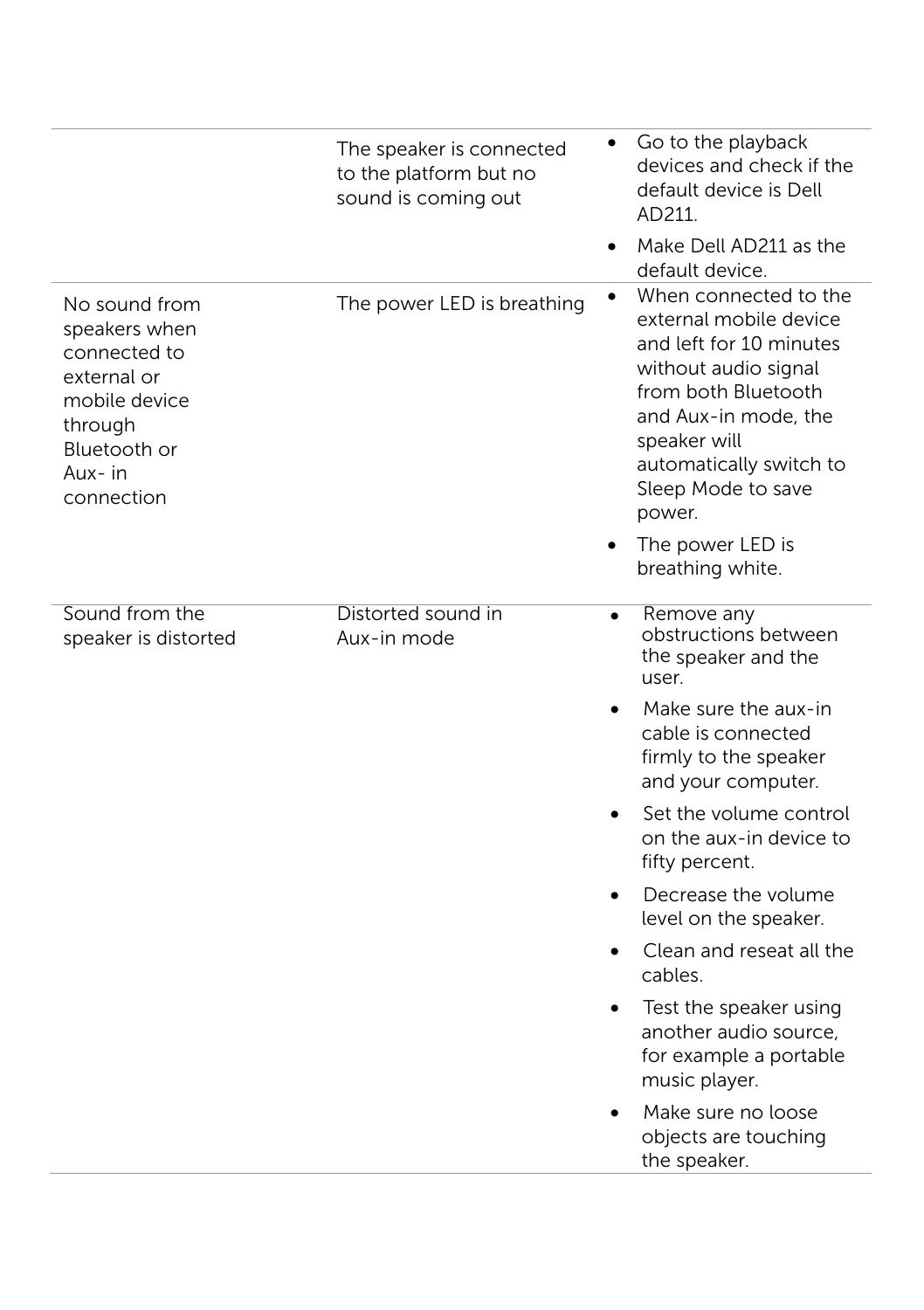|                     |                                      | Check if the power<br>LED is blinking amber.<br>If LED is blinking<br>amber, this indicates<br>that battery status is<br>low. Connect the USB<br>charging cable and<br>charge the battery.                                                                                                                                                                                                                                                                                                                                                                                                              |
|---------------------|--------------------------------------|---------------------------------------------------------------------------------------------------------------------------------------------------------------------------------------------------------------------------------------------------------------------------------------------------------------------------------------------------------------------------------------------------------------------------------------------------------------------------------------------------------------------------------------------------------------------------------------------------------|
|                     | Distorted sound in<br>Bluetooth mode | Remove any<br>$\bullet$<br>obstructions between<br>the speaker and the<br>user.<br>Set the volume<br>$\bullet$<br>level of the<br>Bluetooth<br>device to fifty<br>percent.<br>Decrease the volume<br>$\bullet$<br>level of the speaker.<br>Test the speaker<br>using another<br>audio source,<br>for example a<br>portable music<br>player.<br>Make sure no loose<br>objects are touching<br>the speaker.<br>Check if the power<br>LED is blinking amber.<br>If LED is blinking<br>amber, this indicates<br>that battery status is<br>low. Connect the USB<br>charging cable and<br>charge the battery. |
| Low sound<br>output | Volume is too low                    | Remove any<br>$\bullet$<br>obstructions between<br>the speaker and the<br>user.<br>Increase the volume                                                                                                                                                                                                                                                                                                                                                                                                                                                                                                  |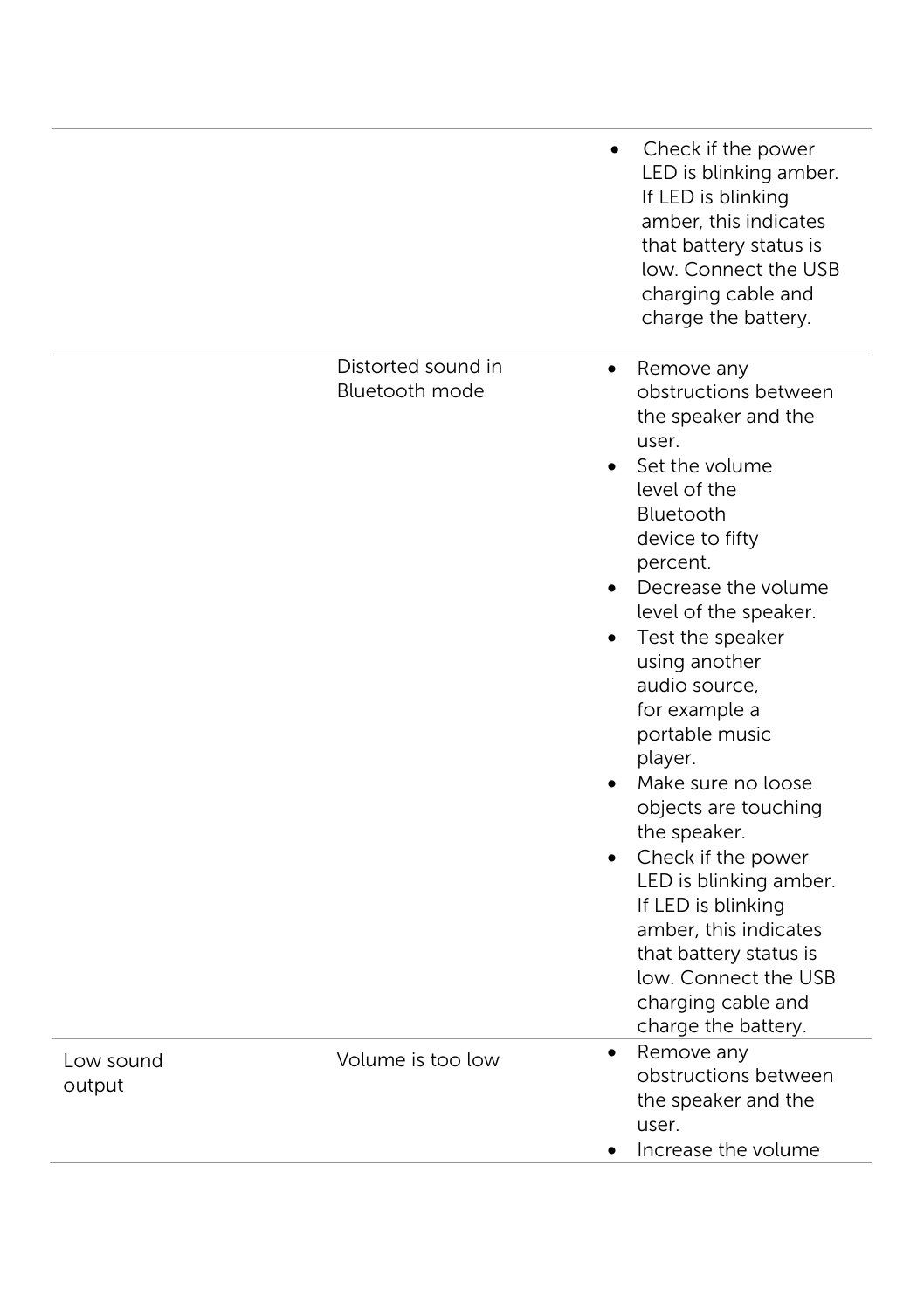|                                                                                |                      | level on the Bluetooth<br>device through its<br>operating<br>system/application<br>program.<br>Test the speaker using<br>$\bullet$<br>another audio source,<br>for example a portable<br>music player.          |
|--------------------------------------------------------------------------------|----------------------|-----------------------------------------------------------------------------------------------------------------------------------------------------------------------------------------------------------------|
| Static noise from<br>the speaker                                               | <b>Buzzing Noise</b> | Remove any<br>$\bullet$<br>obstructions between<br>the speaker.<br>Make sure that<br>there are no loose<br>objects hanging or<br>touching the speaker.<br>Try decreasing the<br>volume level of the<br>speaker. |
| When using the<br>mic on the<br>speaker, the Talk/<br>Mute LED is not<br>white | Talk/Mute LED is red | If the LED color<br>$\bullet$<br>is red, the mic is<br>muted<br>Short press the<br>$\bullet$<br>Talk/Mute<br>button to<br>activate the mic                                                                      |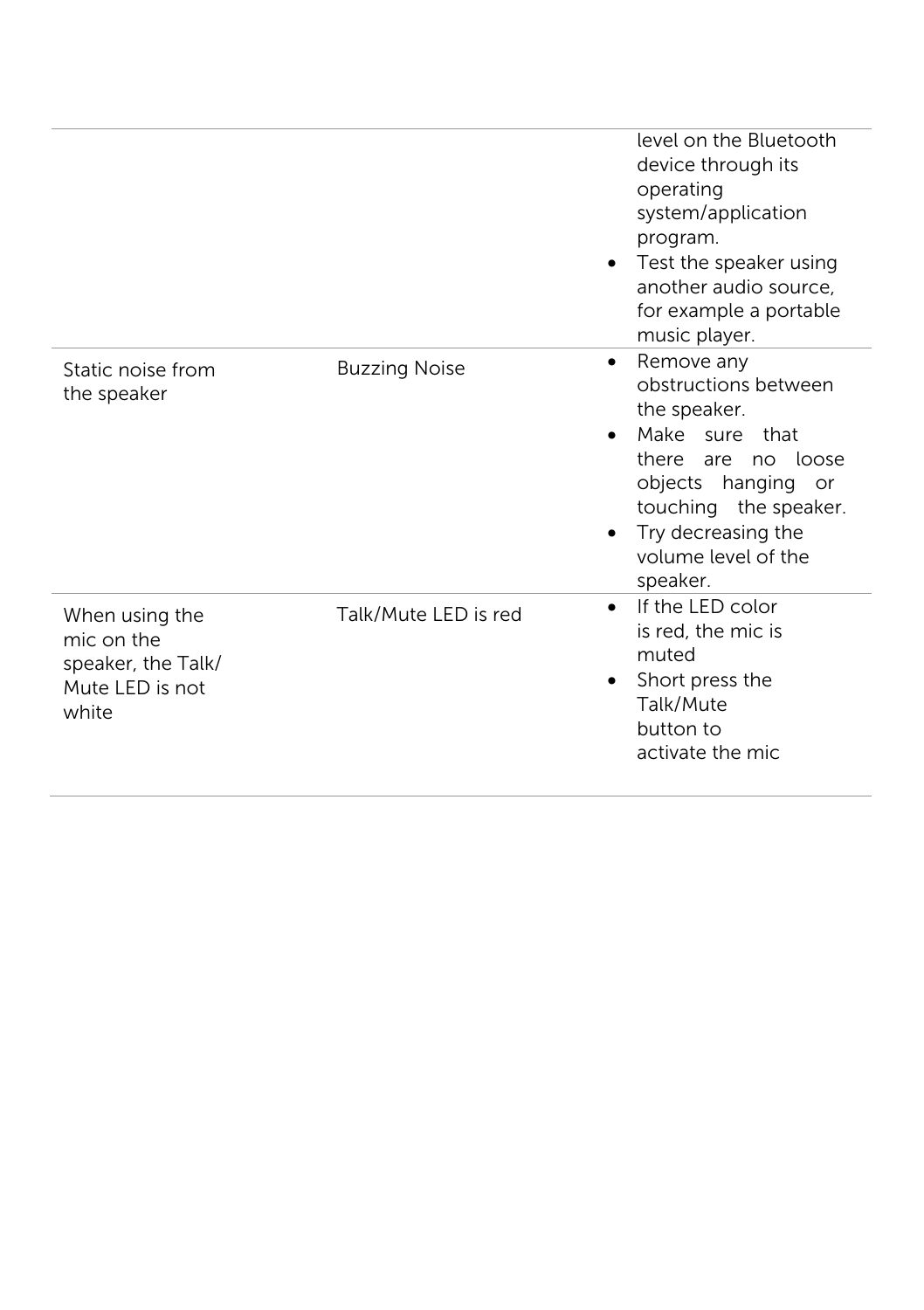# <span id="page-27-0"></span>Specifications

| General                     |                                 |
|-----------------------------|---------------------------------|
| Model number                | AD211                           |
| Connection type             | Disconnected                    |
| Supported operating systems | Microsoft Windows 7. Windows 8. |
|                             | Windows 8.1                     |

#### Electrical (Li-Ion battery)

| 37 V                                            |
|-------------------------------------------------|
| 2.5 A                                           |
| 2.5 W x 2 continuous RMS power@<br>$= 10\%$ THD |
|                                                 |

### Physical Characteristics

| Woofer:              |                     |
|----------------------|---------------------|
| Height               | $62 \, \mathrm{mm}$ |
| Length               | $150 \text{ mm}$    |
| Width                | $62 \, \mathrm{mm}$ |
| Line in cable length | 600 mm              |
| USB cable length     | 600 mm              |
| Weight               | 340 g               |

#### Environmental

| Operating temperature | 0 °C to 40 °C                  |
|-----------------------|--------------------------------|
| Storage temperature   | 40 °C to 65 °C                 |
| Operating humidity    | 90% maximum relative humidity. |
|                       | non condensing                 |
| Storage humidity      | 90% maximum relative humidity, |
|                       | non condensing                 |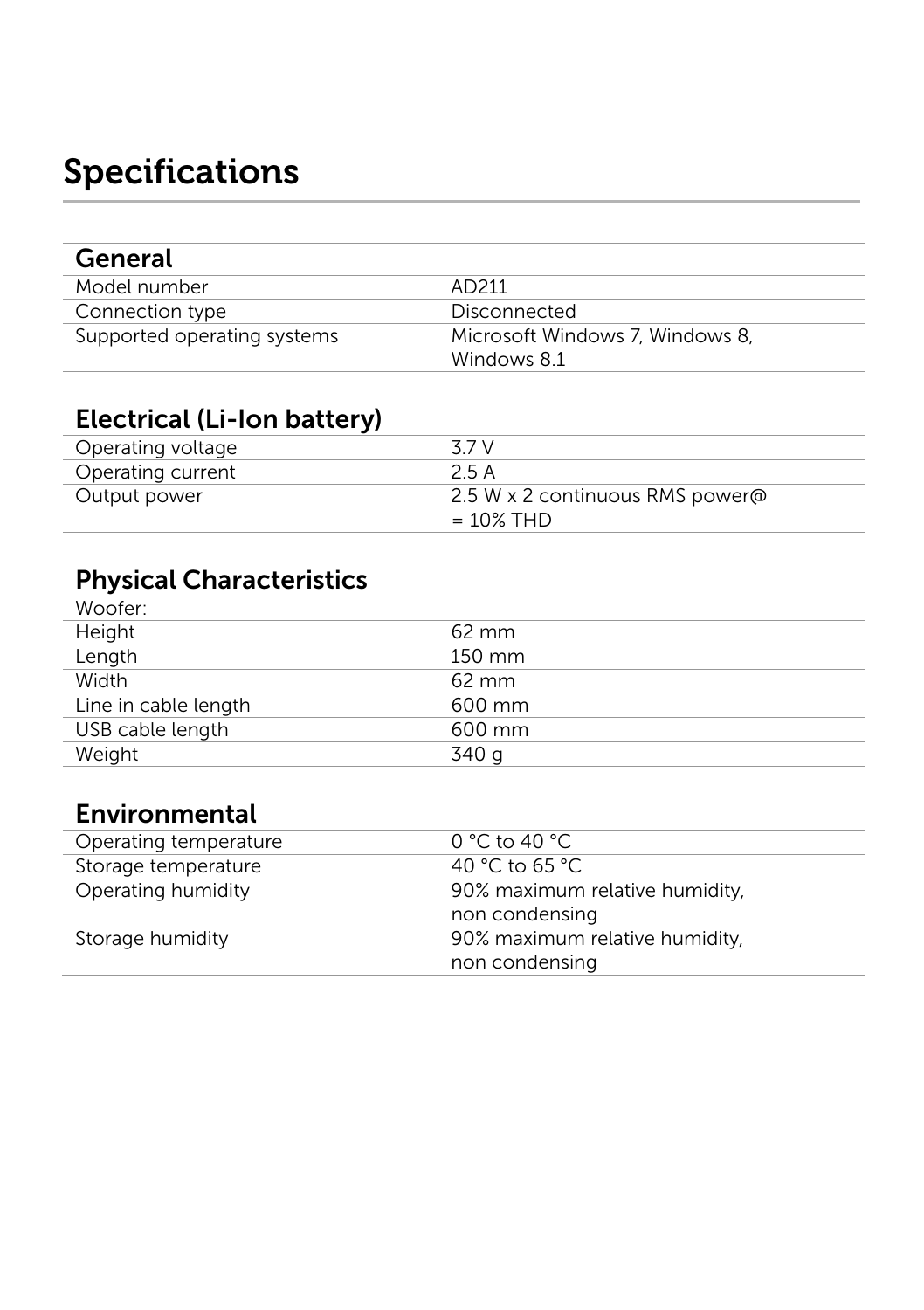#### Bluetooth 4 . 0

| Radio transmission | The baseband transmit data is GFSK   |
|--------------------|--------------------------------------|
|                    | Modulated in the 2.4 GHz ISM band    |
| Range              | Up to 10 m radio range.              |
|                    | No performance degradation up to max |
|                    | radio range (10 m)                   |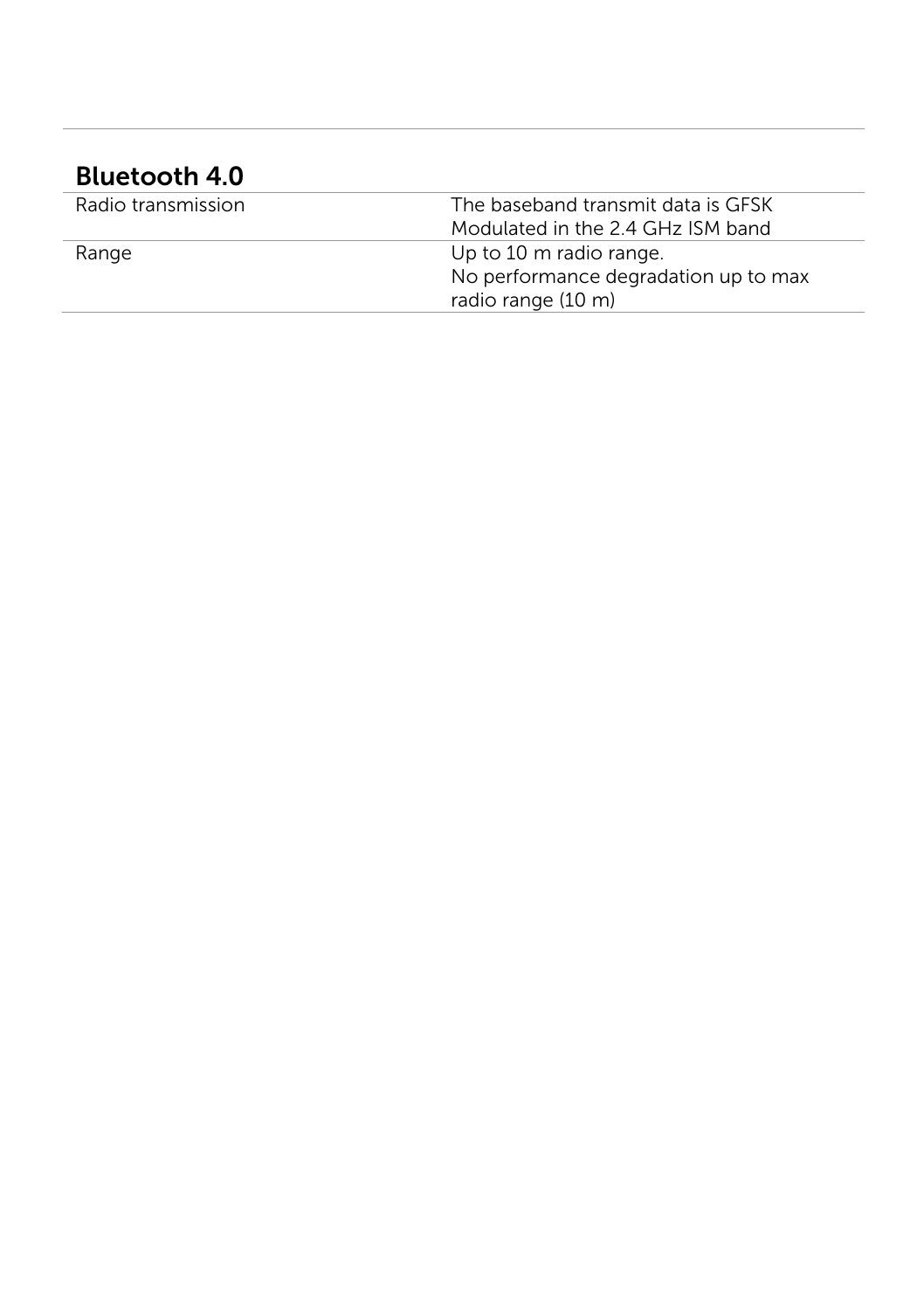## <span id="page-29-1"></span><span id="page-29-0"></span>Warranty

#### Limited Warranty and Return Policies

Dell-branded products carry a 1-year limited hardware warranty. If purchased together with a Dell system, it will follow the system warranty.

### For U.S. customers:

This purchase and your use of this product are subject to Dell's end user agreement, which you can find at http://www.dell.com/terms. This document contains a binding arbitration clause.

#### For European, Middle Eastern and African customers:

Dell-branded products that are sold and used are subject to applicable national consumer legal rights, the terms of any retailer sale agreement that you have entered into (which will apply between you and the retailer) and Dell's end user contract terms.

Dell may also provide an additional hardware warranty – full details of the Dell end user contract and warranty terms can be found by going to http://www.dell.com/, selecting your country from the list at the bottom of the "home" page and then clicking the "terms and conditions" link for the end user terms or the "support" link for the warranty terms.

#### For non-U.S. customers:

Dell-branded products that are sold and used are subject to applicable national consumer legal rights, the terms of any retailer sale agreement that you have entered into (which will apply between you and the retailer) and Dell's warranty terms. Dell may also provide an additional hardware warranty – full details of Dell's warranty terms can be found by going to www.dell.com, selecting your country from the list at the bottom of the "home" page and then clicking the "terms and conditions" link or the "support" link for the warranty terms.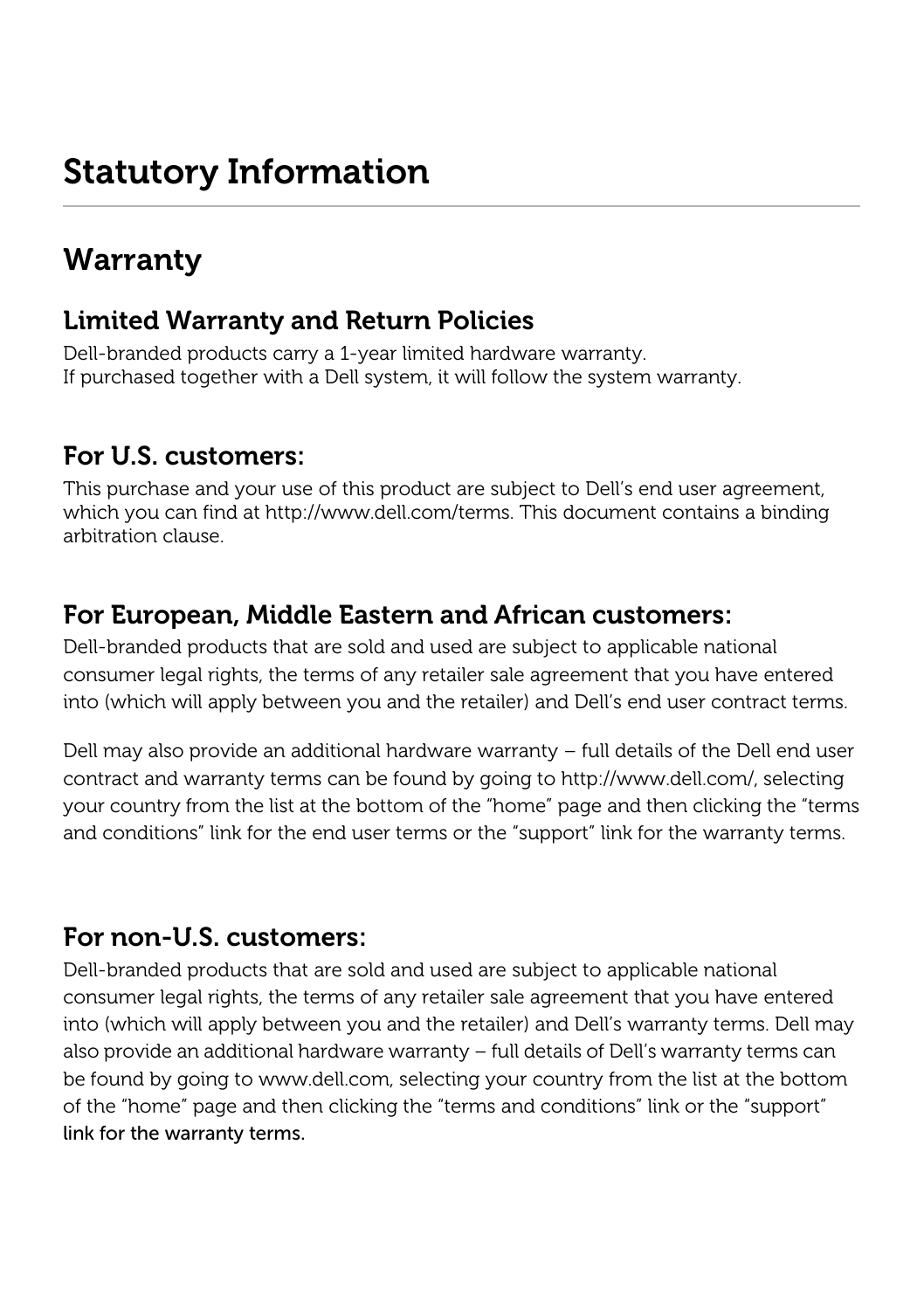# <span id="page-30-0"></span>**Regulatory**

Dell Bluetooth Speaker Model: AD211

## <span id="page-30-1"></span>Regulatory Information

Warning: Changes or modifications on this unit are not expressly approved by the party responsible for compliance which could void the user's authority to operate the equipment.

This equipment has been tested and found to comply with the limits for a Class B digital device, pursuant to Part 15 of the FCC Rules. These limits are designed to provide reasonable protection against harmful interference in a residential installation. This equipment generates uses and can radiate radio frequency energy and, if not installed and used in accordance with the instructions, may cause harmful interference to radio communications.

However, there is no guarantee that interference will not occur in a particular installation.

If this equipment does cause harmful interference to radio or television reception, which can be determined by turning the equipment off and on, the user is encouraged to try to correct the interference by one or more of the following measures:

- − Reorient or relocate the receiving antenna.
- − Increase the separation between the equipment and receiver.
- − Connect the equipment into an outlet on a circuit different from that to which the receiver is connected.
- − Consult the dealer or an experienced radio/TV technician for help.

Shielded cables must be used with this unit to ensure compliance with the Class B FCC limits.